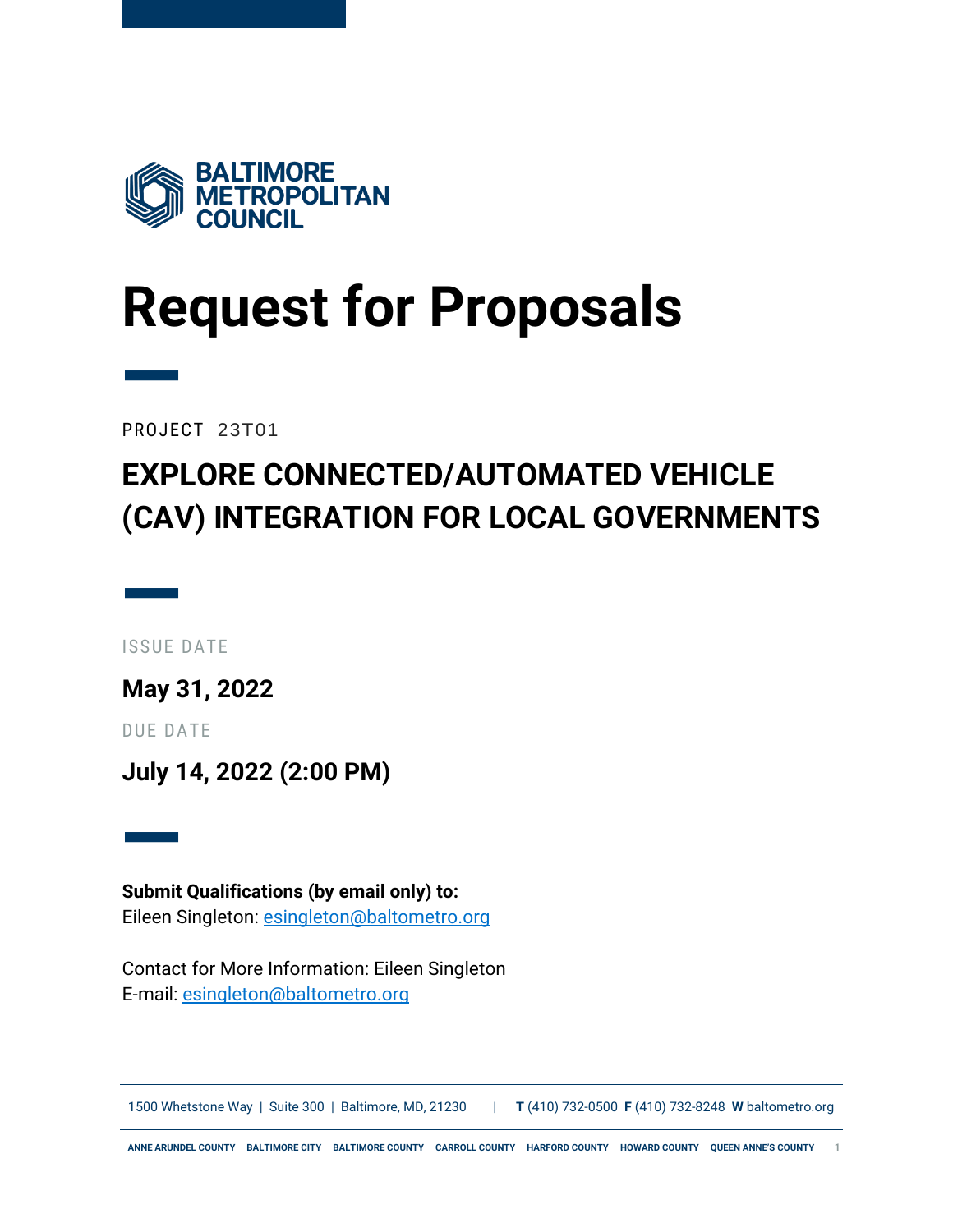### EXPLORE CONNECTED/AUTOMATED VEHICLE (CAV) INTEGRATION FOR LOCAL

**GOVERNMENTS** 

PROJECT #23T01

Request for Proposals

Due Date: 7-14-22

# **Contents**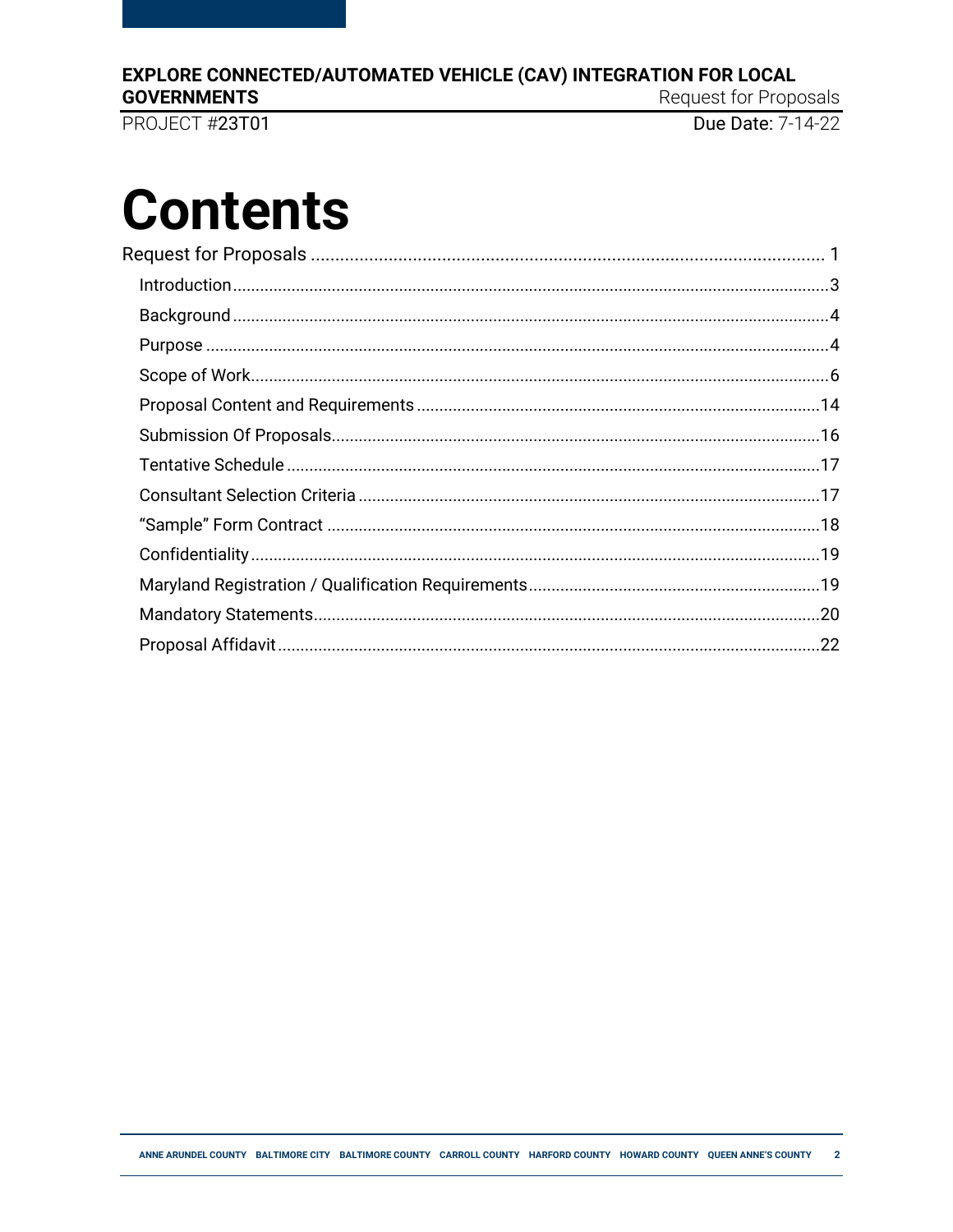PROJECT #23T01 Due Date: 7-14-22

—

# <span id="page-2-0"></span>Introduction

The Baltimore Metropolitan Council (BMC) is a nonprofit organization committed to identifying regional interests and developing collaborative strategies through plans and programs, which will improve the quality of life and economic vitality throughout the region. BMC's Board of Directors includes the Mayor of Baltimore City, Executives of Anne Arundel, Baltimore, Harford and Howard counties, a Carroll County Commissioner, a Queen Anne's County Commissioner, a Delegate and Senator from the State of Maryland, and a gubernatorial appointee.

The Baltimore Regional Transportation Board (BRTB) is the federally designated Metropolitan Planning Organization (MPO) for the Baltimore region. Approximately 2.8 million residents live in the Baltimore region, the 20th most populated Metropolitan Statistical Area in the United States, according the U.S. Census Bureau. The Baltimore region includes the jurisdictions of Anne Arundel County, Baltimore City, Baltimore County, Carroll County, Harford County, Howard County, and Queen Anne's County. The BRTB members consist of designated representatives from Baltimore City, Anne Arundel County, Baltimore County, Carroll County, Harford County, and Howard



County, Queen Anne's County, the City of Annapolis, plus the Maryland Department of Transportation, the Maryland Department of the Environment, the Maryland Department of Planning, the MDOT Maryland Transit Administration, and Annapolis Transit. BMC staff provide technical support to the BRTB, including transportation forecasting and analysis, economic and demographic research, computer mapping applications, air and water quality programs, multimodal planning, cooperative purchasing, workforce development, and housing and rideshare coordination.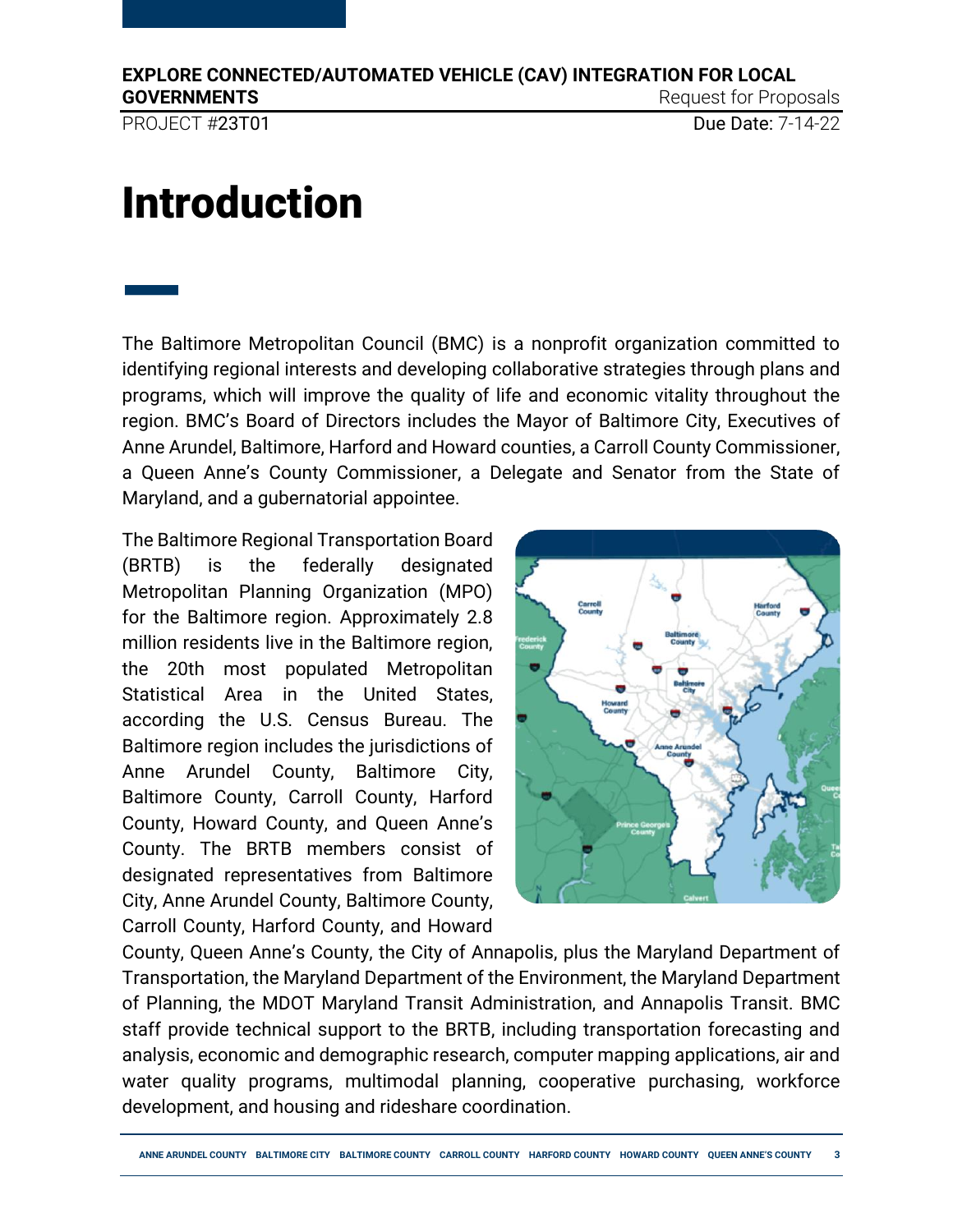PROJECT #23T01 Due Date: 7-14-22

—

# <span id="page-3-0"></span>**Background**

As use of Connected and Automated Vehicles (CAV) increases, it will be critical for local jurisdictions to understand how CAVs might impact the region's transportation infrastructure, to plan for these impacts (both positive and negative), and to work towards having CAVs support local goals, particularly related to equity, safety, environmental stewardship, and reliability.

There has been much consideration of CAVs at the national and state levels. This project will begin with this existing work as a foundation and develop recommendations specific to the region and its jurisdictions. The recommendations will consider short- and longterm actions to prepare and plan for CAVs as well as impacts on operations and maintenance. There are various ways CAVs will impact our region, and the impacts of connected vehicles and those of automated vehicles will likely be different.

## <span id="page-3-1"></span>Purpose

— BMC seeks proposals from qualified respondents with experience working with local jurisdictions, MPOs, and states on CAV planning to develop customized, actionable recommendations on preparing for connected and automated vehicles for the region and local jurisdictions. Simply put, what specifically should BRTB/BMC and local jurisdictions know and do to prepare for CAVs.

BMC will convene a Steering Committee for this project to provide guidance, input, and reviews of deliverables. BMC will work with the selected Consultant team to finalize details of the Steering Committee, including members, meeting dates, and specific activities. In addition to BMC staff, we anticipate the participation of representatives of local jurisdictions, state agencies, and other stakeholders.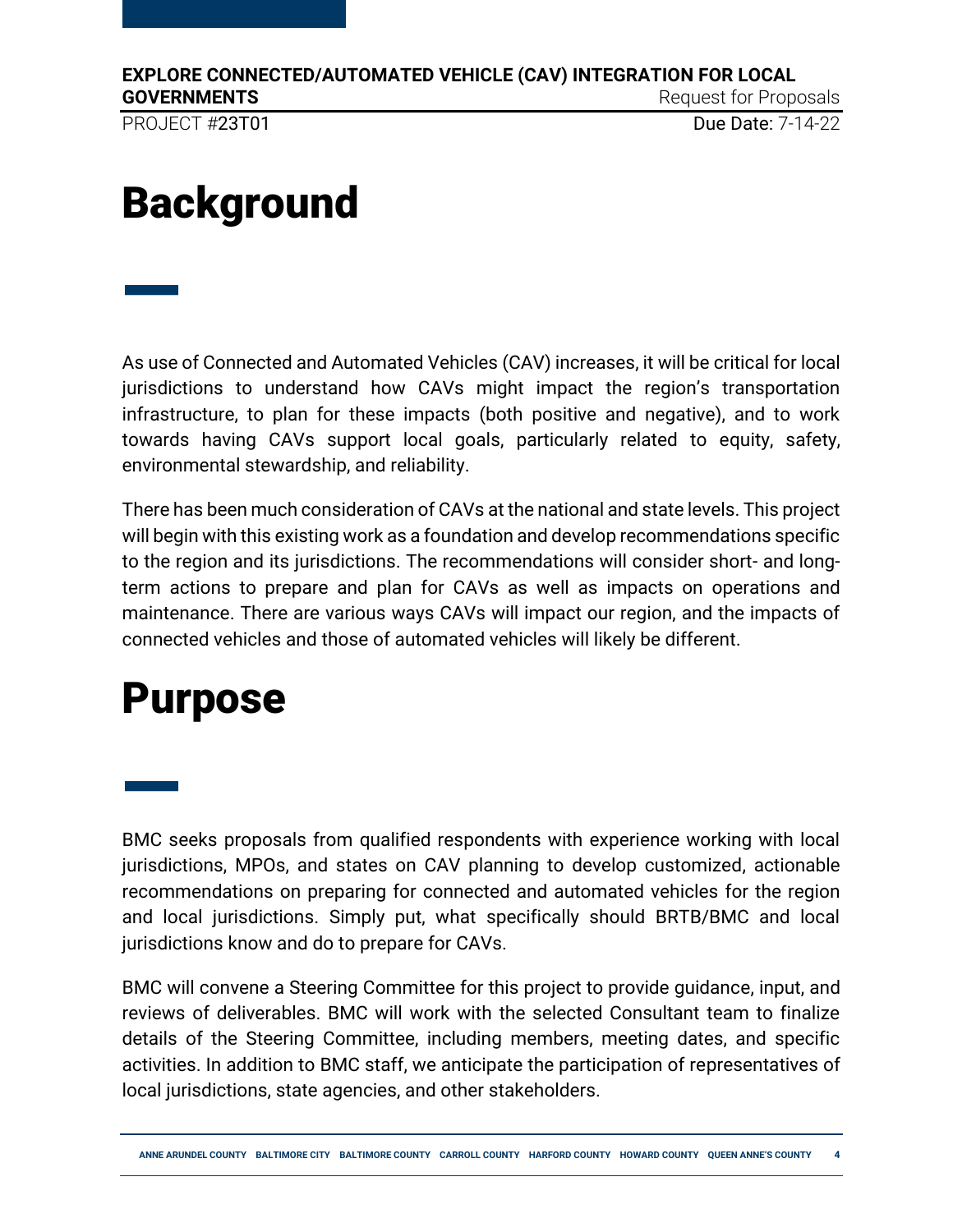PROJECT #23T01 Due Date: 7-14-22

This project directly supports the Baltimore region's transportation planning goals adopted for use in the long-range transportation plan under development, [Resilience](https://www.baltometro.org/transportation/plans/long-range-transportation-plan/resilience2050)  [2050: Adapting to the Challenges of Tomorrow](https://www.baltometro.org/transportation/plans/long-range-transportation-plan/resilience2050)

- **Improve Accessibility** Identify and support multimodal options and systems that promote equity and enable all individuals to reach their destinations safely and seamlessly.
- **Increase Mobility** Help people and freight to move reliably, equitably, efficiently, and seamlessly.
- **Improve System Safety** Reduce the number of crashes, injuries, and fatalities experienced by all users of the transportation system toward meeting Zero Deaths Maryland.
- **Improve and Maintain the Existing Infrastructure**  Improve the conditions of existing transportation facilities; systematically maintain and replace transportation assets as needed.
- **Create an Environmentally Responsible Transportation System -** Pass on to future generations the healthiest natural and human environment possible.
- **Promote Prosperity and Economic Opportunity -** Support the vitality of communities and businesses, opportunities for workers, and the movement of goods and services within and through the region.
- **Foster Participation and Cooperation among All Stakeholders**  Enable all interested and affected parties to participate and cooperate to find workable solutions.
- **Promote Informed Decision Making**  Ensure that adopted transportation policies and performance measures guide the regional decision making process.

<span id="page-4-0"></span>This project was identified in the Baltimore Regional Transportation Board's Fiscal Year 2023 Unified Planning Work Program (UPWP) with a maximum Consultant budget of \$100,000.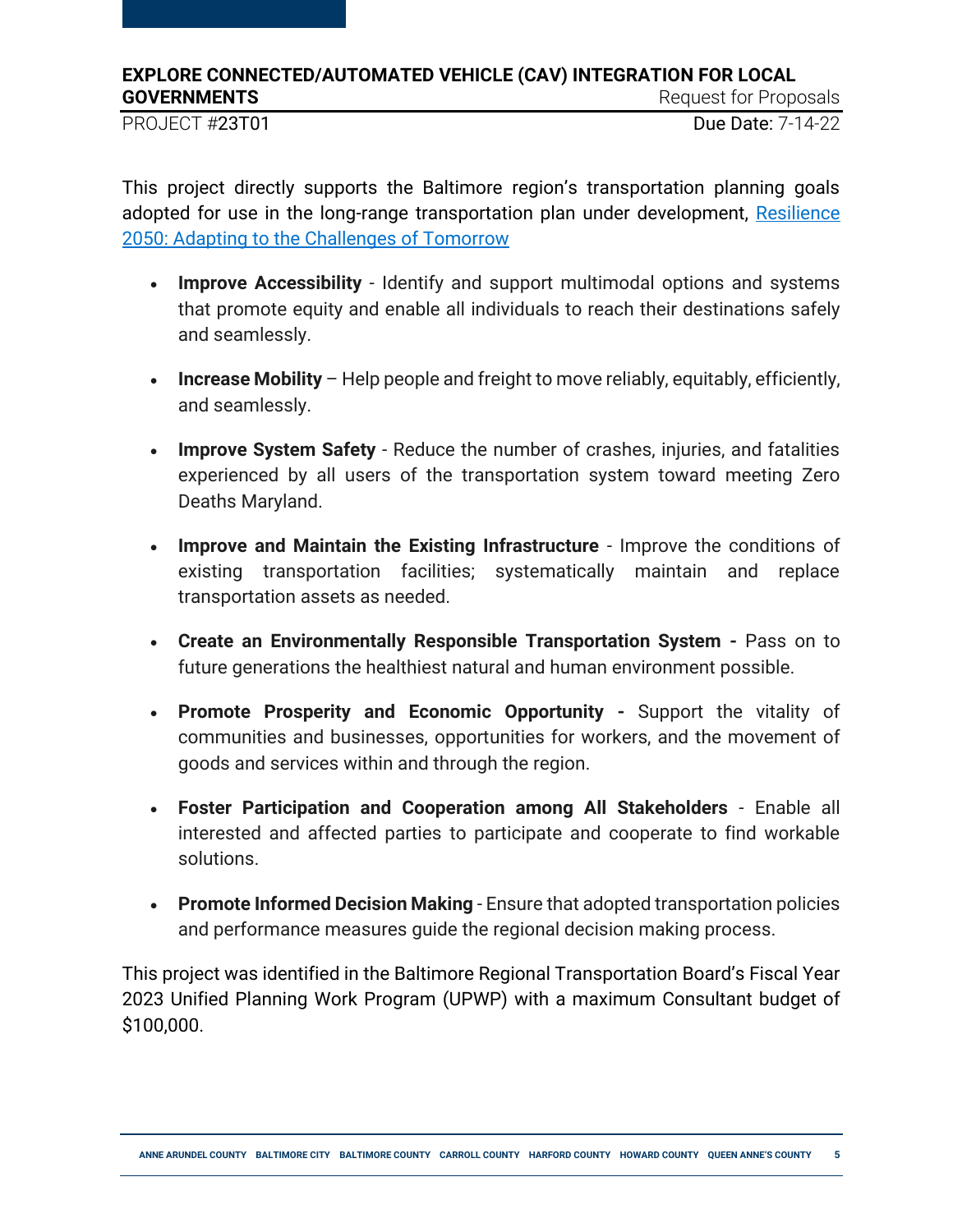PROJECT #23T01 Due Date: 7-14-22

# Scope of Work

— Outlined below is a preliminary scope of work, including a list of tasks and deliverables that are envisioned for this project. The Consultant is encouraged to suggest modifications to these tasks that would facilitate a successful work program and stay within the project budget of \$100,000.

The methodology to accomplish each task will be agreed upon prior to initiating the work. A prime Consultant may assemble a team of sub-consultants who can conduct these services in accordance with the Scope of Work. The prime Consultant shall be required to organize, manage, and direct the work of any sub-consultants.

The proposed Scope of Work shall include sufficient detail to determine how each task shall be accomplished; it shall include, but not be limited to, descriptions of the anticipated deliverables and a project timeline in Gantt chart format. It will describe how the Consultant proposes to complete the project, including the allocation of resources to accomplish each task. The Scope of Work must be sufficiently detailed for BMC to determine the effectiveness of the proposal and should explain how this work can be performed in a cost-efficient and timely manner.

The proposed Scope of Work shall address the following components:

### **Task 1: Project Initiation and Project Management**

The task will be managed by BMC staff and will include a decision-making Steering Committee consisting of, but not limited to, key stakeholders from local, state, and federal agencies. The Consultant shall coordinate with the BMC project manager to schedule and facilitate a project kickoff meeting for BMC staff to launch a work program for the project and clarify roles, project schedule, and scope. The emphasis of this meeting will be on the Consultant's planned management, administrative, and technical approach. The kickoff meeting will provide the Consultant with a forum to introduce the Consultant project management and proposed project team members and solicit input from BMC and other key stakeholders, if included, on the individual elements of the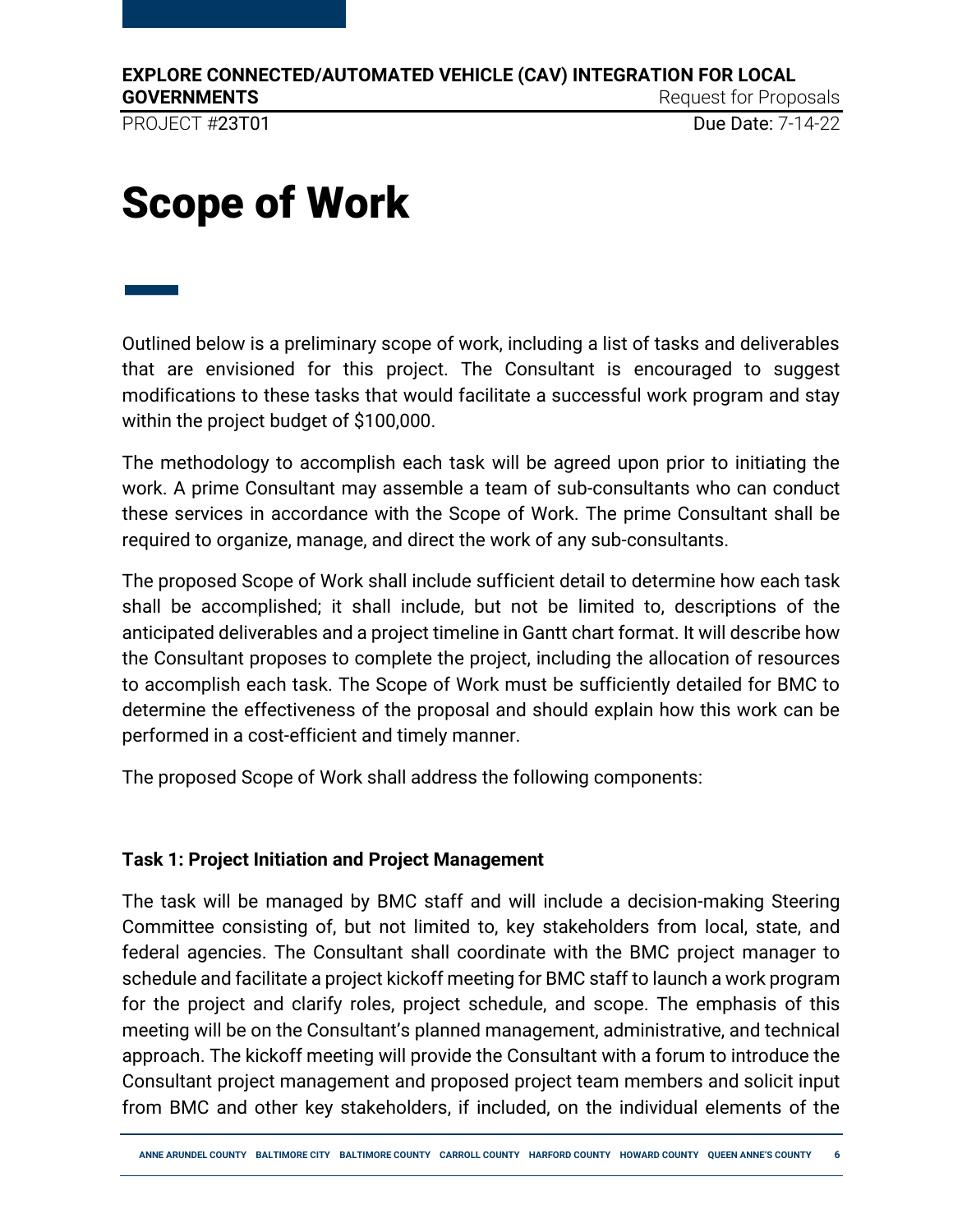PROJECT #23T01 Due Date: 7-14-22

project approach. The Consultant shall present their project approach regarding scope and schedule and propose a detailed flow of data and analysis between BMC staff and the Consultant.

The Consultant shall communicate progress of the work regularly with the BMC Project Manager, through short (i.e., 30 minute) phone calls or virtual meetings that are scheduled approximately every two weeks throughout the project; coordinate reviews of deliverables with the project Steering Committee; and provide updates to the Steering Committee at key milestones (at meetings or through e-mail correspondence). Invoices should be prepared and submitted to the BMC Project Manager at the conclusion of each task or subtask identified in the project schedule.

Deliverables:

- Finalized work plan including project schedule with proposed Steering Committee meeting dates and list of deliverables
- Check-in status calls with BMC Project Manager and Consultant Project Manager (and key team members as needed)
- Documentation of project meetings and check-in calls

### **Task 2: Steering Committee Meeting Support**

As envisioned, this project will include three Steering Committee meetings. These meetings should be held at key points throughout the project, as determined by the Consultant. The Consultant should indicate if additional Steering Committee meetings are desired or necessary.

The Steering Committee will help guide the project and provide input on the development of the project deliverables.

The Steering Committee meetings could be planned as in-person or virtual meetings, or a mix of both. BMC also has the capability to conduct hybrid meetings. Particularly for meetings that have all or some attendees participating remotely, the Consultant should ensure that methods and tools are used to enable active participation and solicit input from all attendees. (Note: BMC uses PublicInput.com for outreach/engagement, and this application could be used as an engagement tool to support project meetings).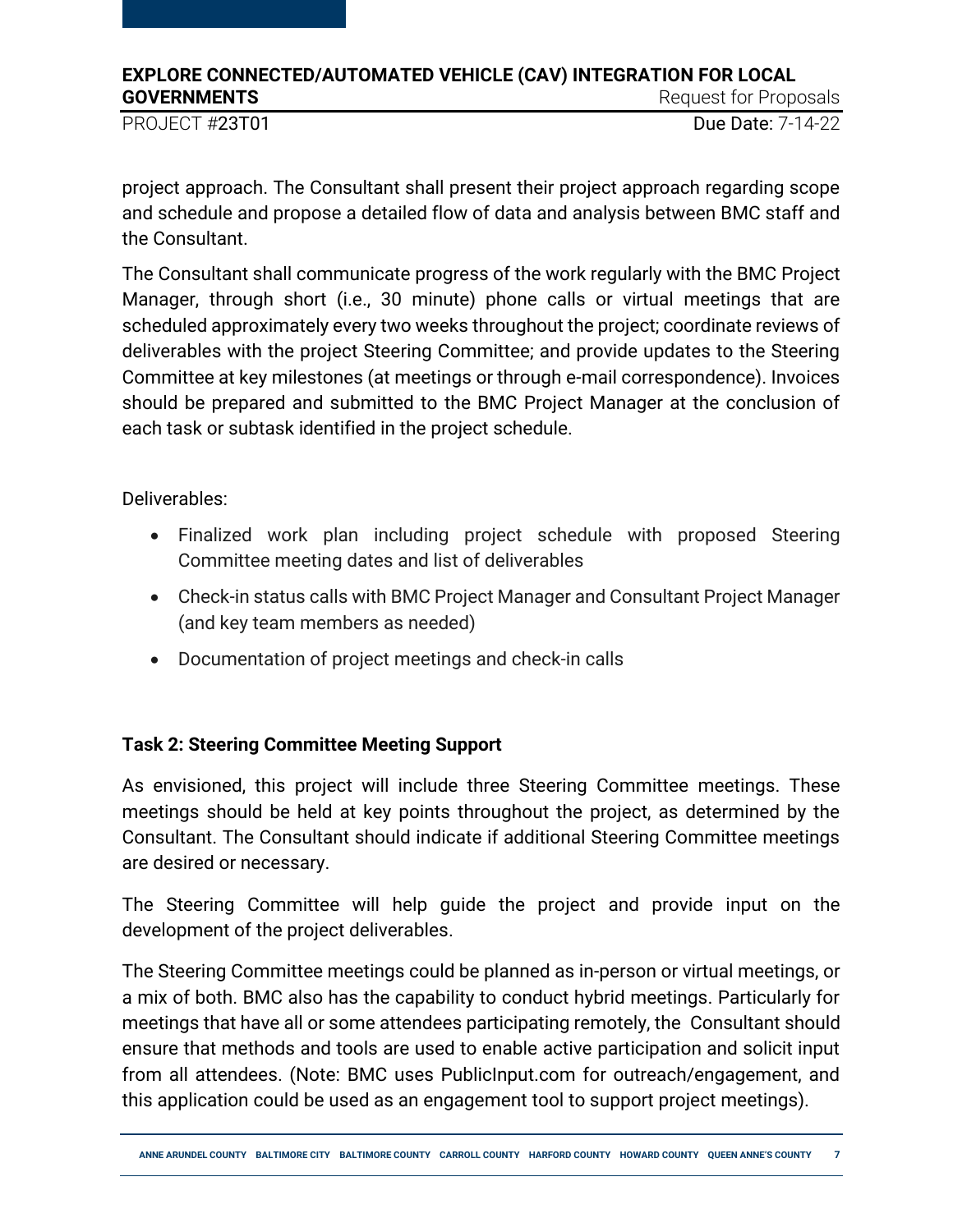PROJECT #23T01 Due Date: 7-14-22

For the Steering Committee meetings, the Consultant shall prepare presentations, meeting materials, and minutes.

All meeting materials shall be submitted to the BMC Project Manager at least four working days prior to the meeting date in order to provide sufficient time for feedback.

Deliverables:

 Agendas, presentations, meeting materials, and minutes for Steering Committee meetings.

### **Task 3: Review of Relevant CAV Work at the National, State, Regional, and Local Levels**

There has been much consideration of CAVs at the national and state levels, and some at the regional and local levels. This project will begin with a review of this existing work to build a foundation from which to develop actionable recommendations specific to the region and its jurisdictions.

In June 2021, the Maryland Departments of Transportation and Planning issued the [Connected & Automated Vehicle Toolkit for Maryland Local Jurisdictions.](https://mva.maryland.gov/safety/Documents/2021/Connected%20and%20Automated%20Vehicle%20Toolkit%20for%20Maryland%20Local%20Jurisdictions_June%202021.pdf) This document provides a useful starting point for jurisdictions, and proposers could consider using it as the basis for more detailed and actionable recommendations developed in Task 4 and the User Guide developed in Task 5.

Examples of other resources to review include, but are not limited to:

- [Regional work on Emerging Technologies](https://baltometro.org/transportation/planning-areas/multi-modal-planning/emerging-technologies) Baltimore Metropolitan Council
- [Actions in Maryland on Connected and Automated Vehicles](https://mva.maryland.gov/safety/Pages/MarylandCAV.aspx#:~:text=and%20its%20partners.-,Maryland%20Connected%20and%20Automated%20Vehicles%20(CAV)%20Working%20Group%20(see,emerging%20CAV%20technologies%20in%20Maryland.) Maryland Department of Transportation
- [National Framework for Regional Vehicle Connectivity and Automation Planning](https://www.ampo.org/wp-content/uploads/2019/04/2019-AMPO-Framework-11.pdf) Association of MPOs (AMPO)
- [Technology & Innovation](https://www.nhtsa.gov/technology-innovation) National Highway Traffic Safety Administration (NHTSA )

**ANNE ARUNDEL COUNTY BALTIMORE CITY BALTIMORE COUNTY CARROLL COUNTY HARFORD COUNTY HOWARD COUNTY QUEEN ANNE'S COUNTY 8**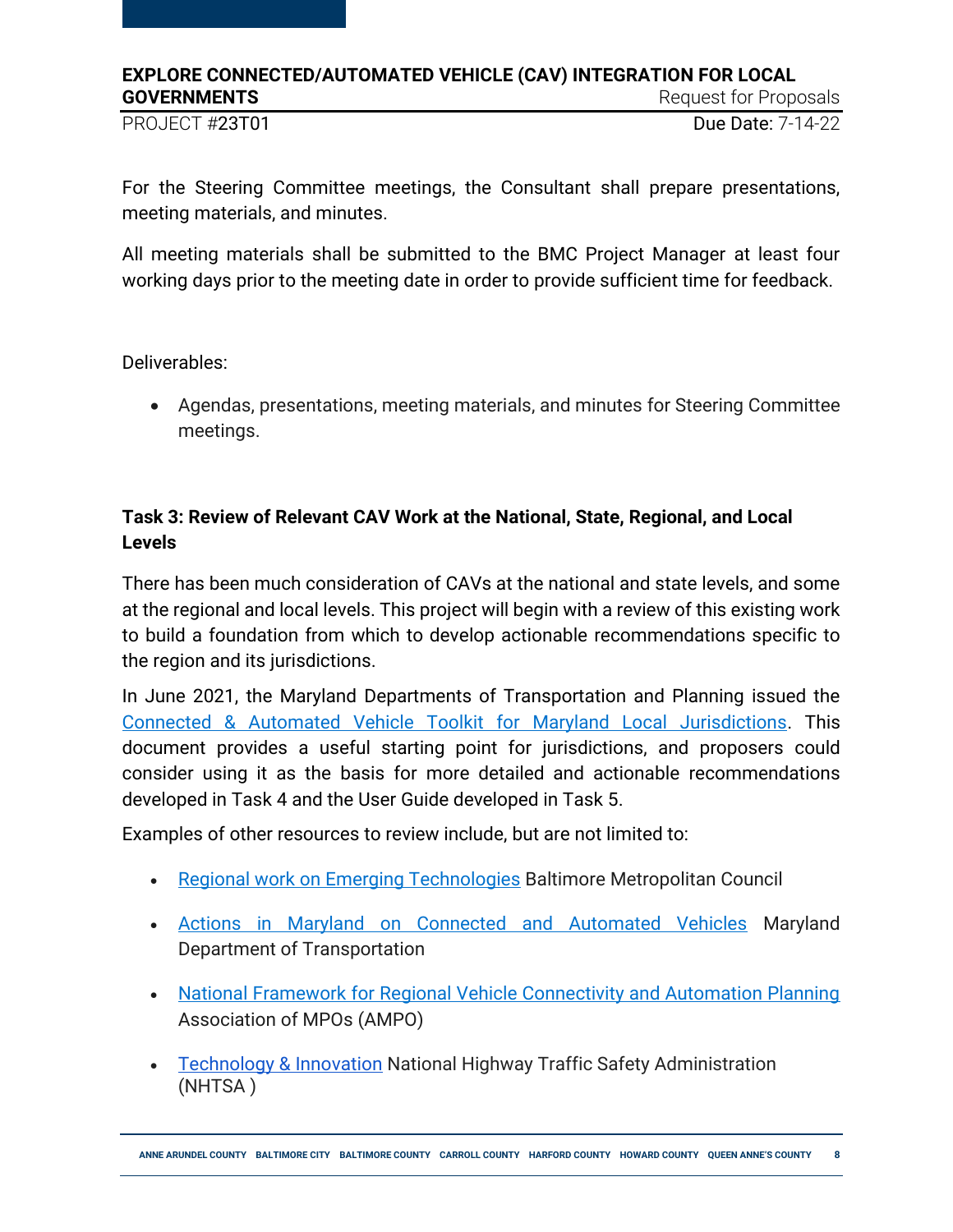PROJECT #23T01 Due Date: 7-14-22

- **[Automated Vehicle Safety](https://www.nhtsa.gov/technology-innovation/automated-vehicles-safety) NHTSA**
- [Connected Vehicle Pooled Fund Study](https://engineering.virginia.edu/cv-pfs)
- **[Blueprint for Autonomous Urbanism: Second Edition](https://nacto.org/publication/bau2/) National Association of** City Transportation Officials
- [Connected and Automated Vehicles Toolkit: A Primer for Counties](https://www.naco.org/resources/featured/connected-autonomous-vehicles-toolkit) National Association of Counties
- [Autonomous Vehicle Pilots Across America Municipal Action Guide](https://www.nlc.org/wp-content/uploads/2018/10/AV-MAG-Web.pdf) National League of Cities
- [Autonomous Vehicles \(AV\) Resources](https://planning.org/resources/av/) American Planning Association

This task will include review of available documents/webpages/legislation/etc. as well as up to four (4) virtual meetings with representatives of national or state organizations that can provide relevant information for this project.

Deliverables:

- Draft and Final White paper summarizing the Review of CAV Work at the National, State, Regional, and Local levels
- Presentations to BRTB and Technical Committee on the final White paper.

### **Task 4: Develop Customized CAV Recommendations for the Region and Local Jurisdictions**

Using the deliverable from Task 3, as well as input from meetings with the Steering Committee and regional stakeholders and consultant experience, develop customized, actionable CAV recommendations that, in general, address:

- short- and long-term impacts and actions
- impacts of connected and automated vehicles on the region and its jurisdictions and how the impacts of connected vehicles may be different than those of automated vehicles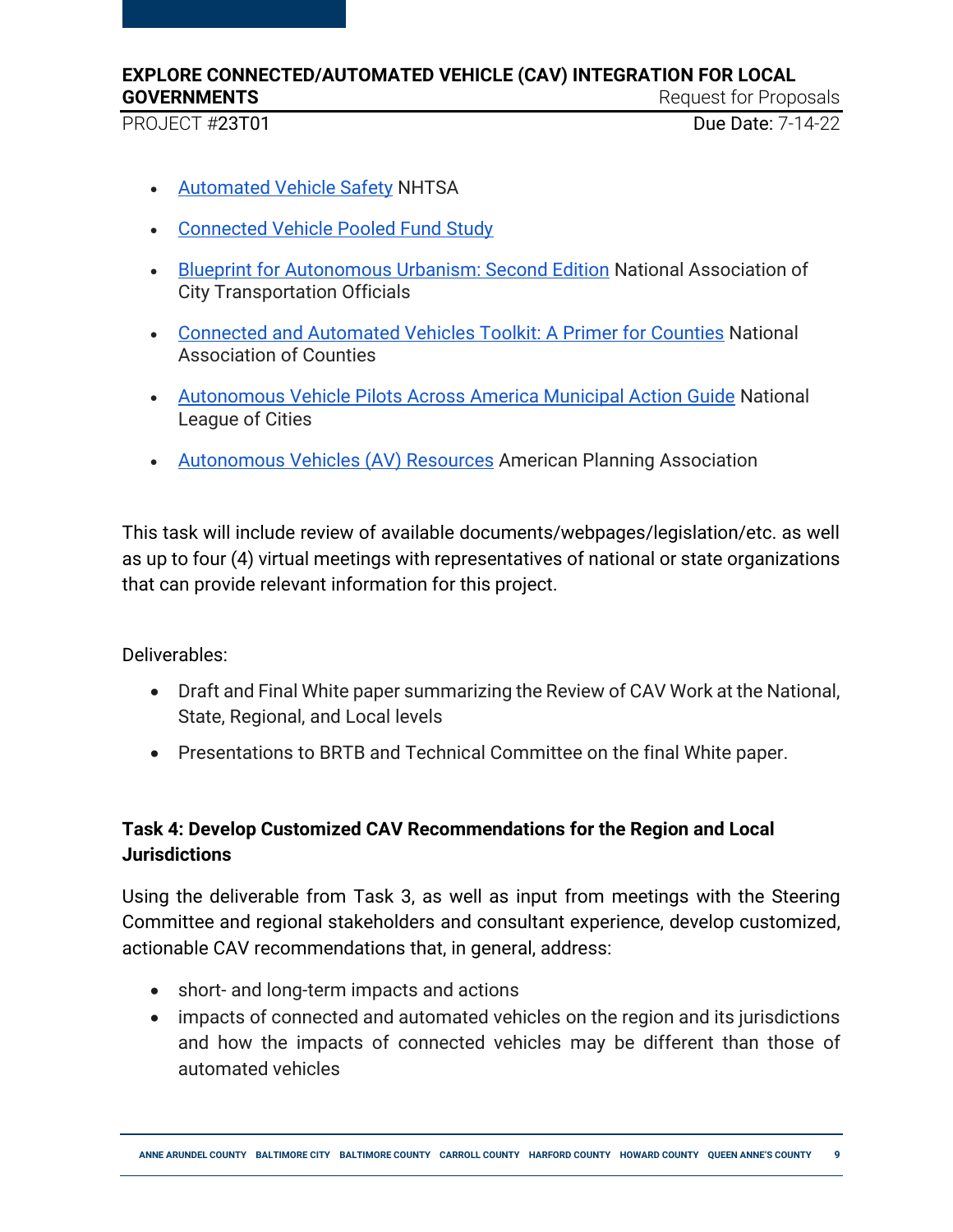PROJECT #23T01 Due Date: 7-14-22

- 
- how to avoid and minimize impacts that may undermine the efficiency of the region's transportation system
- the spectrum from preparing to planning to operations and maintenance

Numerous specific considerations have been identified related to: 1) preparing and planning for CAVs and 2) operations and maintenance to support CAVs. Since it will not be possible to sufficiently address all of these issues as part of this project, some of the early work by the consultant, with the Steering Committee, and potentially stakeholder interviews will include identifying the most critical and highest priority issues for local jurisdictions and the region. Specific issues that may be covered by the recommendations include:

- Preparing and Planning for CAVs
	- o Regionally:
		- **How BRTB/BMC could best support local jurisdictions as use of** CAVs increases and recommendations for regional coordination on CAV deployment
		- How to incorporate input on CAVs from the public
		- How to encourage CAV deployments that are equitable across the region and support local goals and public safety
		- How could other emerging technologies impact (positively and negatively) CAV deployment and pitfalls to avoid
		- **How should (if at all) local jurisdictions and BRTB/BMC effectively** engage and work with the CAV industry
		- Is there CAV data that BMC should purchase/acquire to support CAV planning
	- o Locally:
		- What local policies are recommended to have in place
		- Training, staffing, and budgeting needs of local jurisdictions and BMC to support CAV deployment
		- What zoning changes are recommended to prepare for CAVs
		- What parking/staging/curb management considerations should be incorporated into policies
- Operations and Maintenance to support CAVs
	- o Local and regional actions to prepare for CAVs, such as:
		- Specific maintenance needs (i.e., visible lane markings)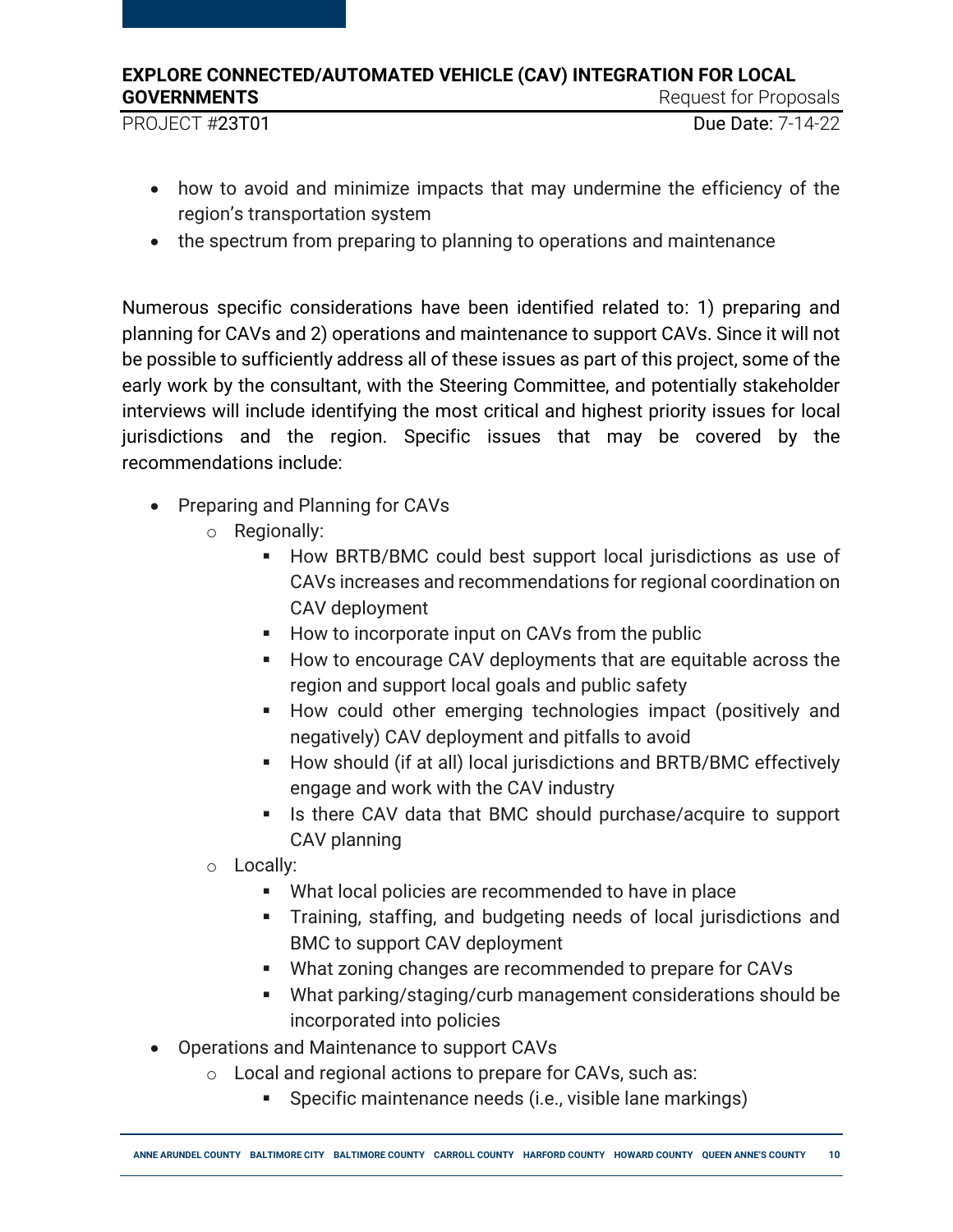PROJECT #23T01 Due Date: 7-14-22

- 
- Transportation and communications infrastructure recommendations for local jurisdictions (i.e., signal phase and timing (SPaT) equipment)
- **Information Technology requirements and considerations for local** jurisdictions
- o What are potential impacts on operations (i.e., impacts on congestion patterns, impacts on number/severity of crashes, etc.)
- $\circ$  What do emergency responders need to prepare for CAVs that is not being addressed at the national and state levels
- o What freight movement considerations should be considered that are not being addressed at the national and state levels

This task will include the following subtasks. Note that the consultant should provide the desired scheduling order for Tasks 4.1 and 4.2 and suggest additional tasks if desired:

### **Task 4.1 Meetings with Local, Regional, and State Stakeholders and Industry Partners**

The consultant team will set up meetings with representatives from each of the eight jurisdictions, representatives from the state, representatives from BMC, and representatives from industry for a total of six to eight virtual one-hour meetings. During the meetings, the consultant will solicit ideas from attendees and present draft suggestions for recommendations. These meetings may also include discussions of which specific issues, as noted above, should be included in the recommendations.

The consultant should propose the desired time during the process to schedule the meetings. BMC staff will coordinate with stakeholders and the Consultant to schedule the meetings.

Deliverables:

- Agenda for stakeholder meeting
- Notes from the meetings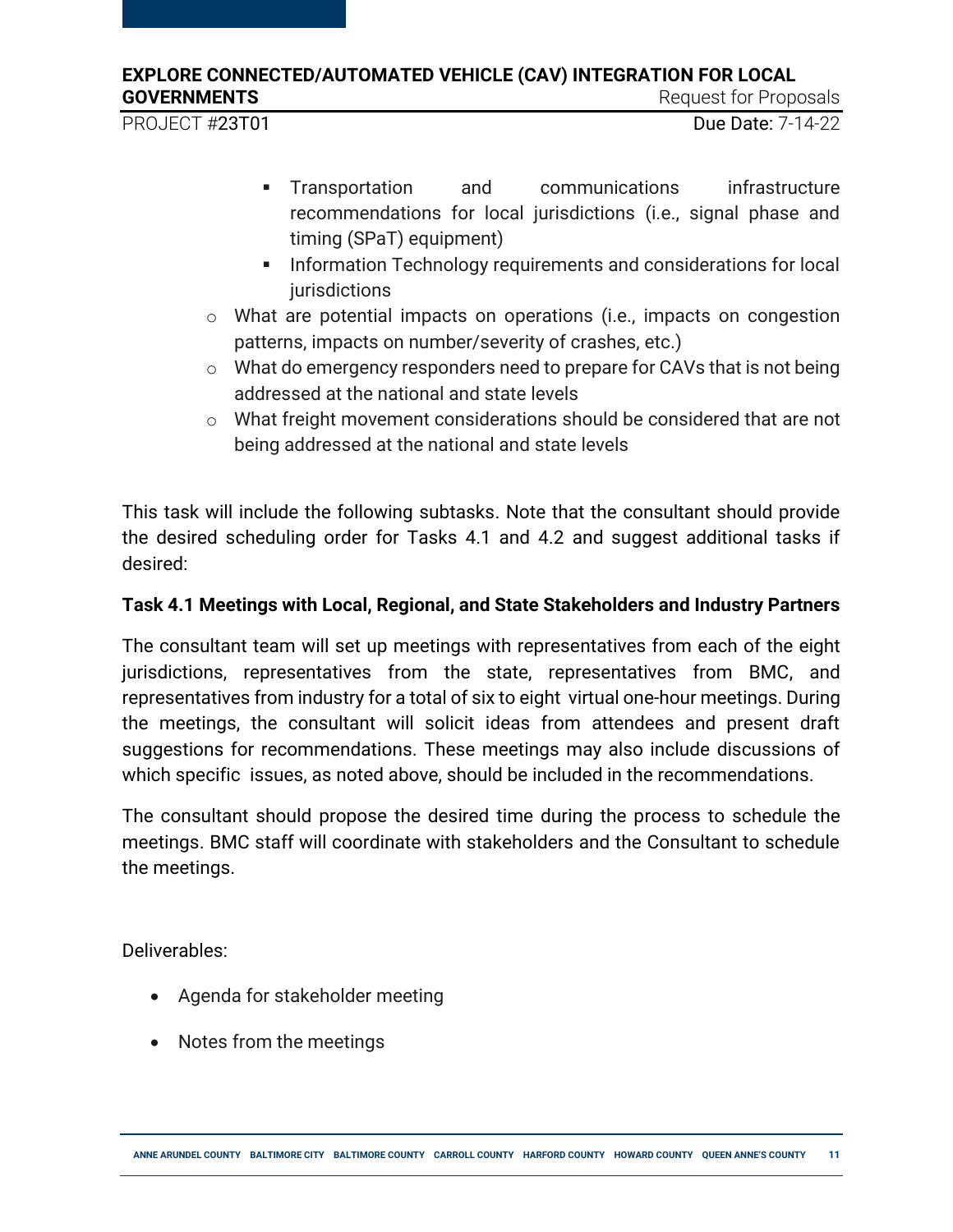PROJECT #23T01 Due Date: 7-14-22

### **Task 4.2 Draft White Paper of Customized CAV Recommendations for the Region and Local Jurisdictions**

Based on input from the previously described tasks, develop a draft white paper providing customized CAV recommendations for the region and local jurisdictions.

The draft White Paper will be shared with the project Steering Committee for their review and comment.

The draft white paper shall be delivered electronically in MS Word format.

Deliverable:

 Draft White Paper of Customized CAV Recommendations for the Region and Local Jurisdictions

### **Task 4.3 Final White Paper of Customized CAV Recommendations for the Region and Local Jurisdictions**

Based on input from the previous tasks and comments from the Steering Committee and meetings with stakeholders, develop a final white paper providing customized CAV recommendations for the region and local jurisdictions.

The final white paper shall be delivered electronically in MS Word and PDF formats.

Deliverable:

 Final White Paper of Customized CAV Recommendations for the Region and Local Jurisdictions

### **Task 5: White Paper User Guide**

The Consultant will develop a User Guide for the final White Paper of Customized CAV Recommendations that walks users through the white paper using questions/graphics/links to facilitate use of the document.

The draft White Paper User Guide will be shared with the project Steering Committee for their review and comment.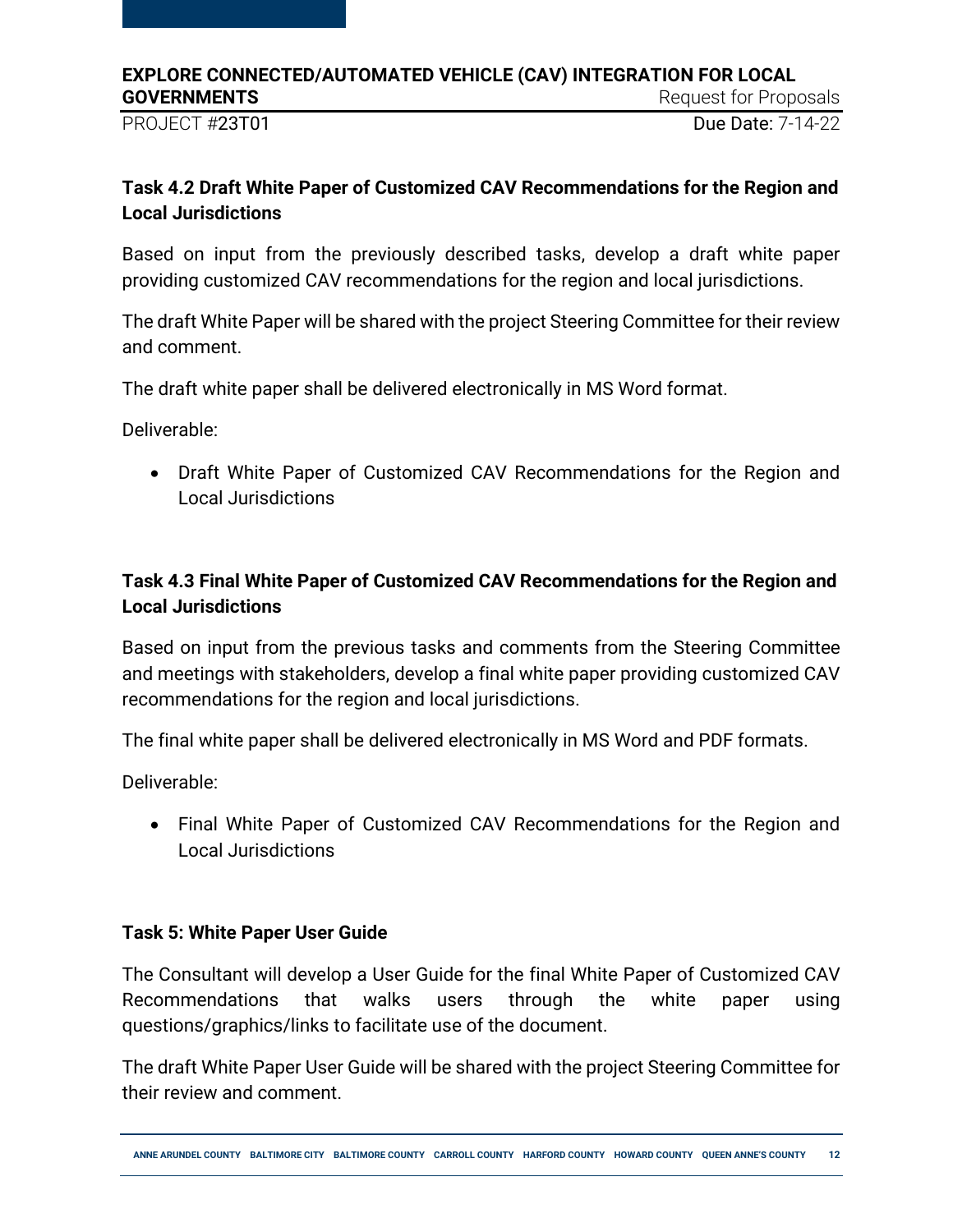PROJECT #23T01 Due Date: 7-14-22

The White Paper User Guide shall be delivered electronically in an easy to navigate and commonly used format.

Deliverables:

- Draft and Final White Paper User Guide
- Presentations to BRTB and Technical Committee on the final White Paper User Guide

### **Task 6: Executive Summary**

The Consultant will develop a one- to two- page Executive Summary that local jurisdiction staff can use to inform their elected officials / decision-makers on the highest priority CAV issues and recommendations. The Executive Summary will draw from the Recommendations White Paper and User Guide as well as from interviews and meetings and identify the most critical information to share with this audience.

The draft Executive Summary will be shared with the project Steering Committee for their review and comment.

The final Executive Summary shall be delivered electronically in an easy to navigate and commonly used format.

Deliverables:

• Draft and Final Executive Summary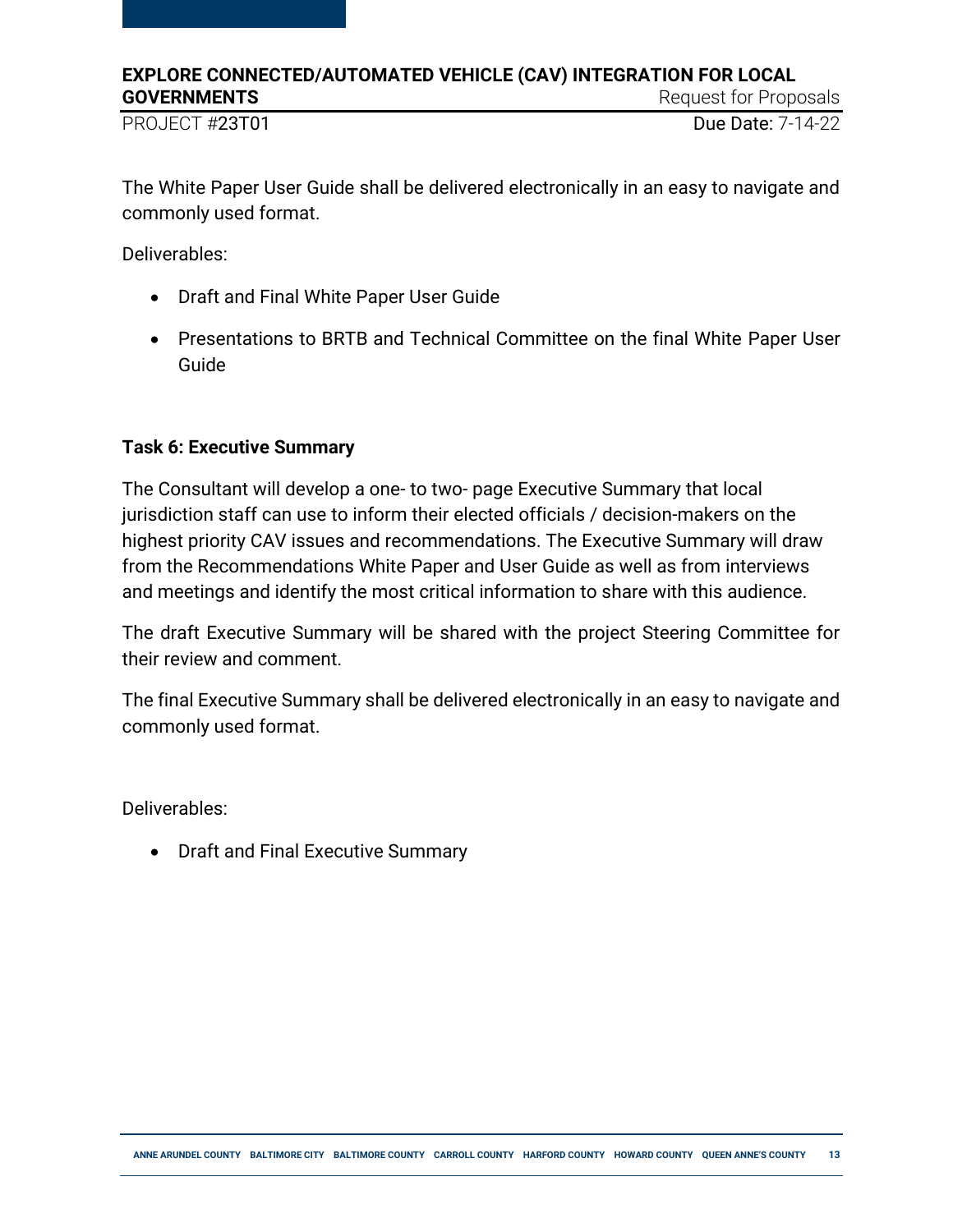PROJECT #23T01 Due Date: 7-14-22

# <span id="page-13-0"></span>Proposal Content and Requirements

— The proposal shall consist of two separate parts: (1) a Technical Proposal; and (2) a Cost Proposal. Each offeror shall submit by electronic mail a digital copy of their technical proposal and cost proposal saved in separate electronic files. Proposals shall meet, at a minimum, the following requirements.

### **Technical Proposal**

The Technical Qualifications shall contain the following:

- *Cover Letter*  signed by an executive with authority to commit the offeror and stating the period for which the proposal is valid. (1 page maximum)
- *Work Program* Offerors shall provide a discussion of each task to be undertaken, how the task will be performed and the task products to be provided. An overall schedule of work should be developed. Offerors may include but are not limited to the identified project tasks. Offerors are encouraged to suggest modifications that would facilitate a successful work program. The work program shall be limited to 20 pages in length, single spaced. The cover page and table of contents will not be counted toward the page limit.
- *Experience and Qualification* The offeror shall list their qualifications with regard to the selection criteria identified in this RFP. The summary should contain: (a) information on projects of similar nature that offeror has completed, including brief descriptions, dates, and names of contact persons and links to relevant work if possible, and (b) resumes of proposed project manager and up to three key project team members. (12 pages maximum)
- *Project Management*  Designation of a project manager and the responsibilities of the manager and key personnel. Provide a summary of qualifications of the project manager and key staff for each firm. Include a table showing the proposed hours per task for project staff (do not include any costs). Note that the resulting contract will require commitment of the specified personnel. (5 pages maximum)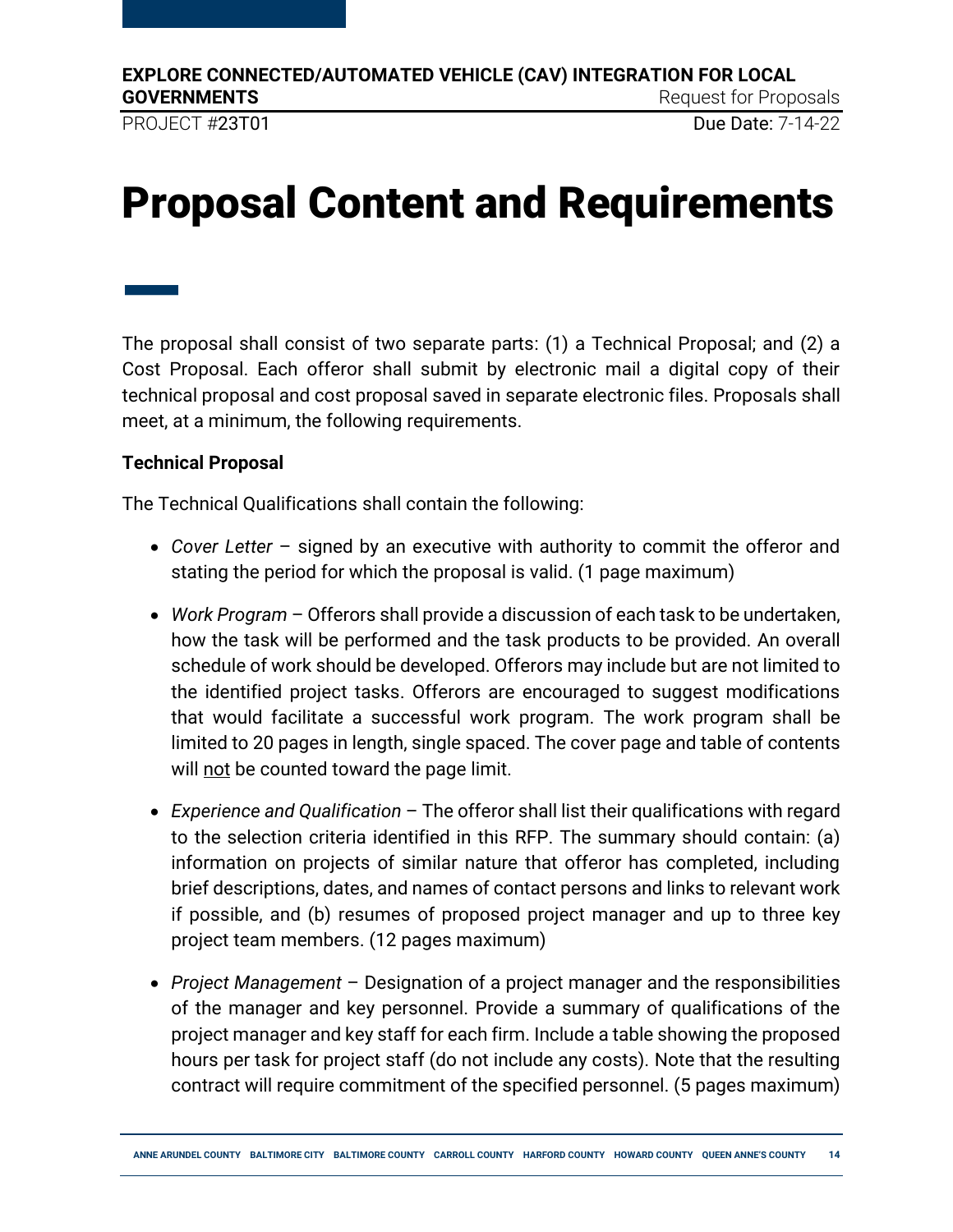PROJECT #23T01 Due Date: 7-14-22

- *DBE Participation*  The program for assuring the maximum opportunity for participation by Disadvantaged Business Enterprises (DBEs) in accord with BMC's goals shall be presented. See the section of MANDATORY STATEMENTS for statement of DBE participation goals.
- *Other Information* Any other material that the offeror wishes to provide. Please limit to relevant information. (5 pages maximum)

The body/narrative of all documents will be formatted to a 12-point font size. Headers and cover pages may utilize larger font sizes. Cover or divider pages without content will not be counted toward the page limits. Digital signatures are acceptable for all documents.

### **Cost Proposal**

The Cost Proposal shall be composed of two parts: (1) Project Budget and (2) Affidavits and Certifications.

- Project Budget Proposers shall provide a price quote as a fixed price in United States dollars. The price quote shall include the number of labor hours and cost by staff member and total hours and cost estimated for each task. Direct costs shall be itemized by category (e.g., travel, per diem, printing and reproduction, /etc.) for the entire project. The contract type is anticipated as fixed price with **partial payments paid based on task completion**.
- Affidavits and Certifications An original signed copy of the Proposal Affidavit attached at the end of this RFP shall be included in the Cost Proposal.

BMC reserves the right to reject proposals that do not meet the Technical and Cost Proposal requirements.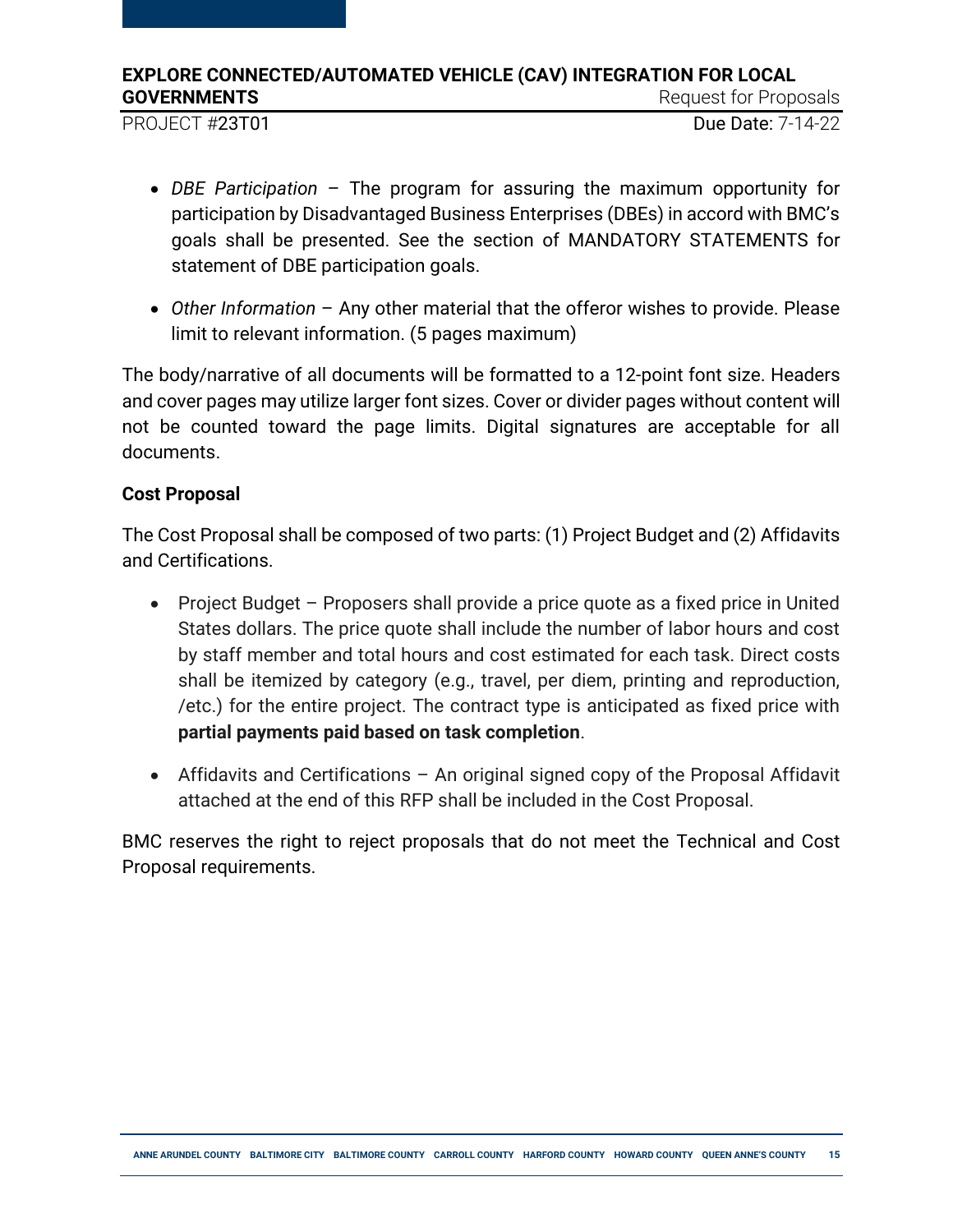PROJECT #23T01 Due Date: 7-14-22

# <span id="page-15-0"></span>Submission Of Proposals

— All offerors shall submit by email two  $(2)$  separate digital electronic files – one  $(1)$  for each of the Technical and Cost Proposals to: esingleton@baltometro.org.

The proposal must be received by BMC no later than 2:00 PM Eastern Time on **July 14, 2022**. Proposals arriving after the deadline will not be accepted. Note that BMC's email will accept files up to 25MB. If your proposal documents exceed 25MB, please upload the documents to a file sharing service and email the link to the files.

Please direct any questions to Eileen Singleton at **esingleton@baltometro.org** no later than **June 27, 2022**. All questions will be collected and answers will be posted to BMC's website by close of business **June 29, 2022**.

BMC will not pay for the development and submission of proposals in response to this RFP. BMC reserves the right to reject any proposals without cost or detriment to BMC.

The offeror shall not make changes in the specifics put forth in a proposal, including staff participation, without the prior written consent of BMC.

The BMC Staff member listed above shall be the sole point of contact for any offeror during the procurement process.

BMC reserves the right to waive minor irregularities, to negotiate in any manner necessary to best serve the public interest, and to make a whole award, multiple awards, a partial award, or no award. BMC reserves the right to cancel this RFP, in whole or in part, any time before the closing date.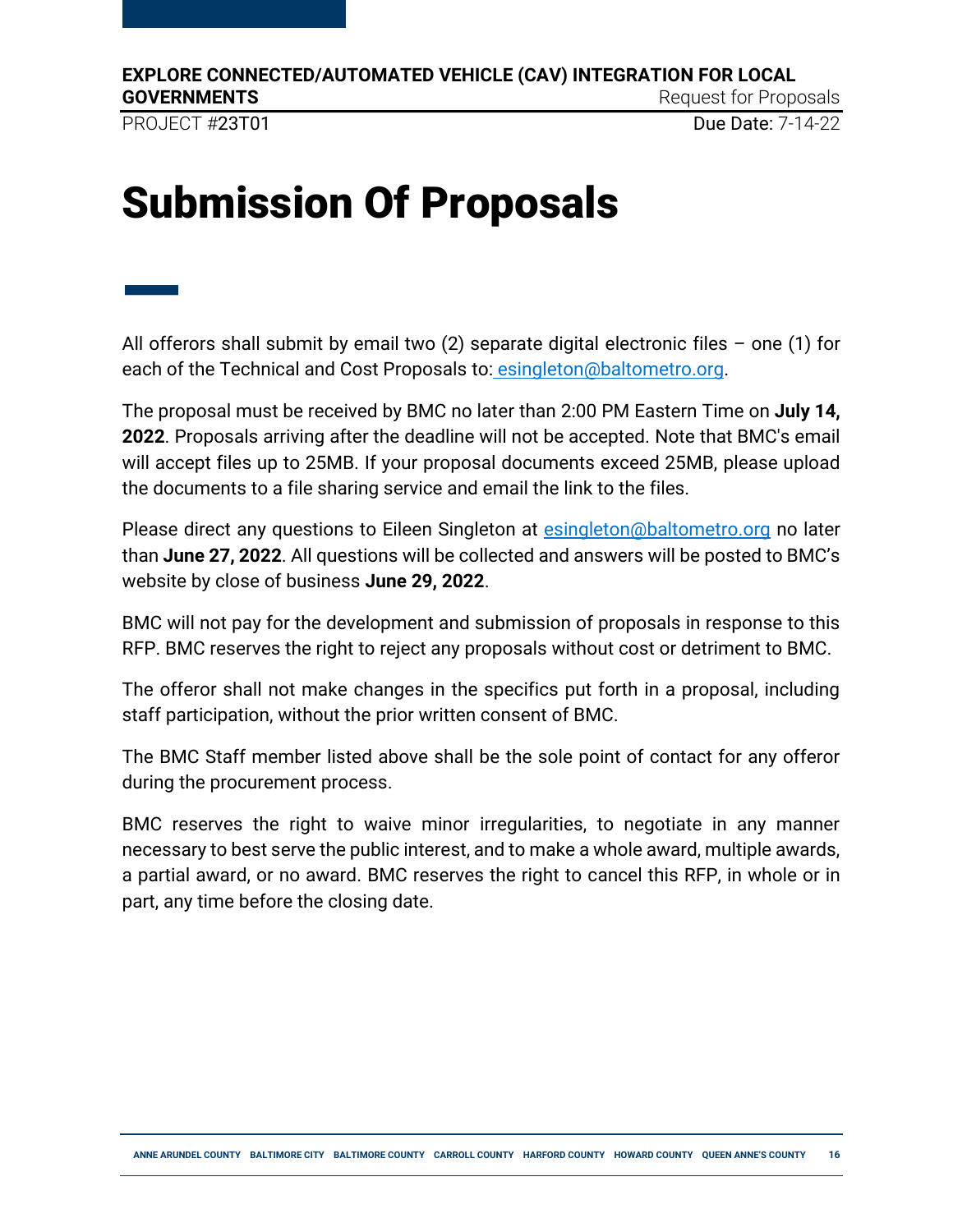**EXPLORE CONNECTED/AUTOMATED VEHICLE (CAV) INTEGRATION FOR LOCAL** 

**GOVERNMENTS** Request for Proposals

PROJECT #23T01 Due Date: 7-14-22

### <span id="page-16-0"></span>Tentative Schedule

| <b>RFP Issued</b>                  | May 31, 2022                       |  |
|------------------------------------|------------------------------------|--|
| <b>Proposal Questions Due</b>      | June 27, 2022                      |  |
| <b>Answers to Questions Posted</b> | June 29, 2022                      |  |
| <b>Proposals Due</b>               | Thursday, July 14, 2022, 2:00 p.m. |  |
| <b>Consultant Selection</b>        | July/August 2022                   |  |
| <b>Start of Work</b>               | <b>August/September 2022</b>       |  |
| <b>Completion of Work</b>          | June 30, 2023                      |  |

### <span id="page-16-1"></span>Consultant Selection Criteria

— All proposals will be evaluated on the basis of technical merit (including areas required within the Technical proposal such as work program, team and personal experience, project management, adherence to RFP and DBE integration) and proposed cost. This is not a low-bid procurement. The FY 2023 UPWP budgeted \$100,000 for the Consultant part of this task but proposals will be considered outside of this range if the proposed work program will provide a greatly superior product. BMC staff and/or appropriate project partners will conduct the evaluation of proposals. Technical merit includes work program and approach, as well as staff experience and qualifications. Teaming is permissible but the offeror will be with a single prime contractor.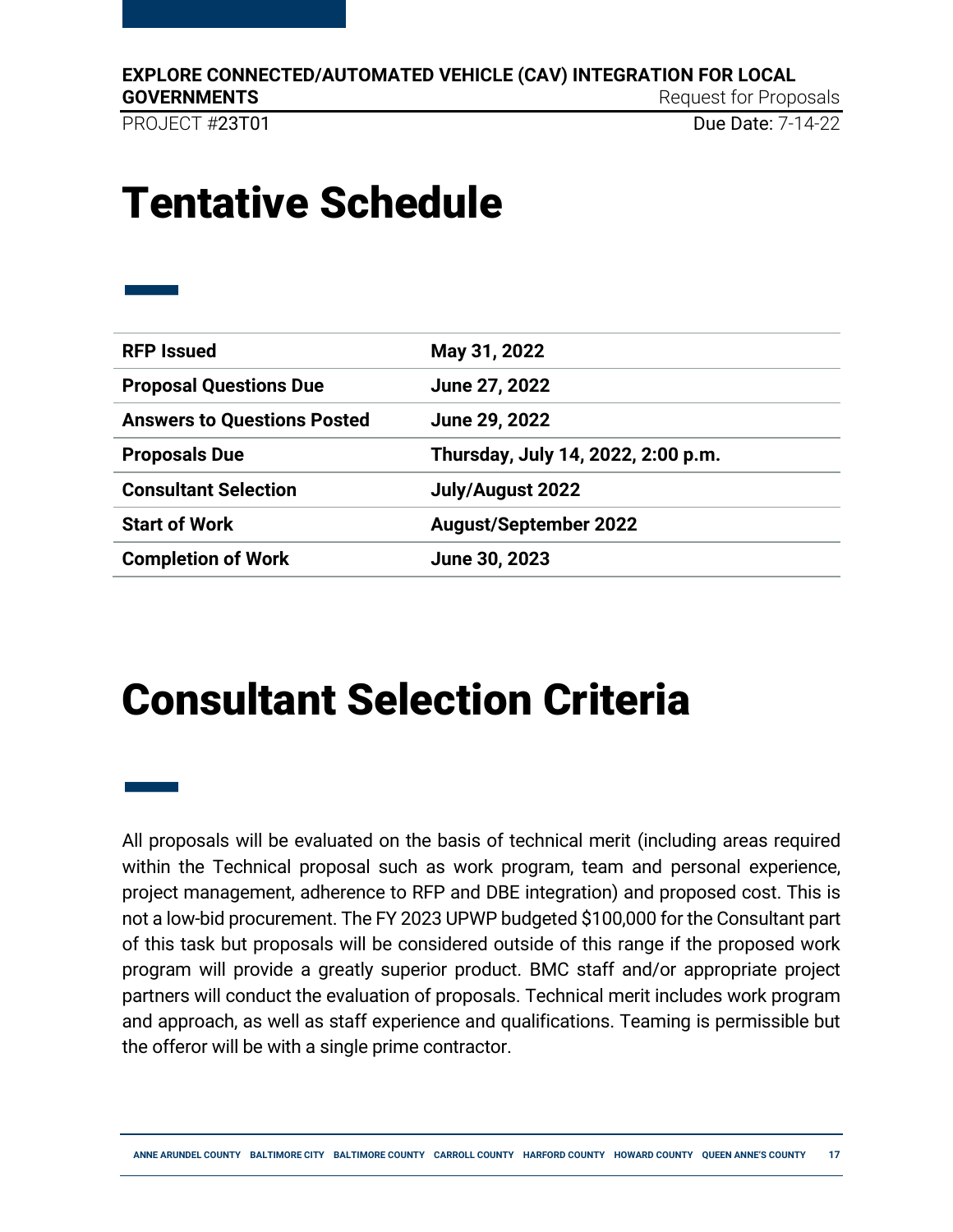PROJECT #23T01 Due Date: 7-14-22

BMC reserves the right to negotiate with one or more offerors selected on the basis of the initial technical merit and proposed cost. Offerors may be asked to make personal appearances to provide additional information on proposals.

## <span id="page-17-0"></span>"Sample" Form Contract

— BMC's form contract is available on BMC's website and is incorporated into this solicitation.

[https://www.baltometro.org/sites/default/files/bmc\\_documents/RFP/sample-rfp](https://www.baltometro.org/sites/default/files/bmc_documents/RFP/sample-rfp-contract_fy2019.pdf)[contract\\_fy2019.pdf](https://www.baltometro.org/sites/default/files/bmc_documents/RFP/sample-rfp-contract_fy2019.pdf)

By the act of submitting a proposal, the offeror expressly acknowledges that he/she/it accepts the terms and conditions as stated in the form contract unless exceptions are submitted in writing with the proposal. BMC reserves the right to amend the terms of the form contract as it sees fit during contract negotiation.

The offeror's acceptance of, or deviations from, the form contract terms and conditions are considered during the evaluation and subsequent award.

If the offeror submits an exception that alters BMC's risk, liability, exposure in, or the intent of this procurement, BMC reserves the right in its sole and absolute discretion to deem the offeror non-responsive.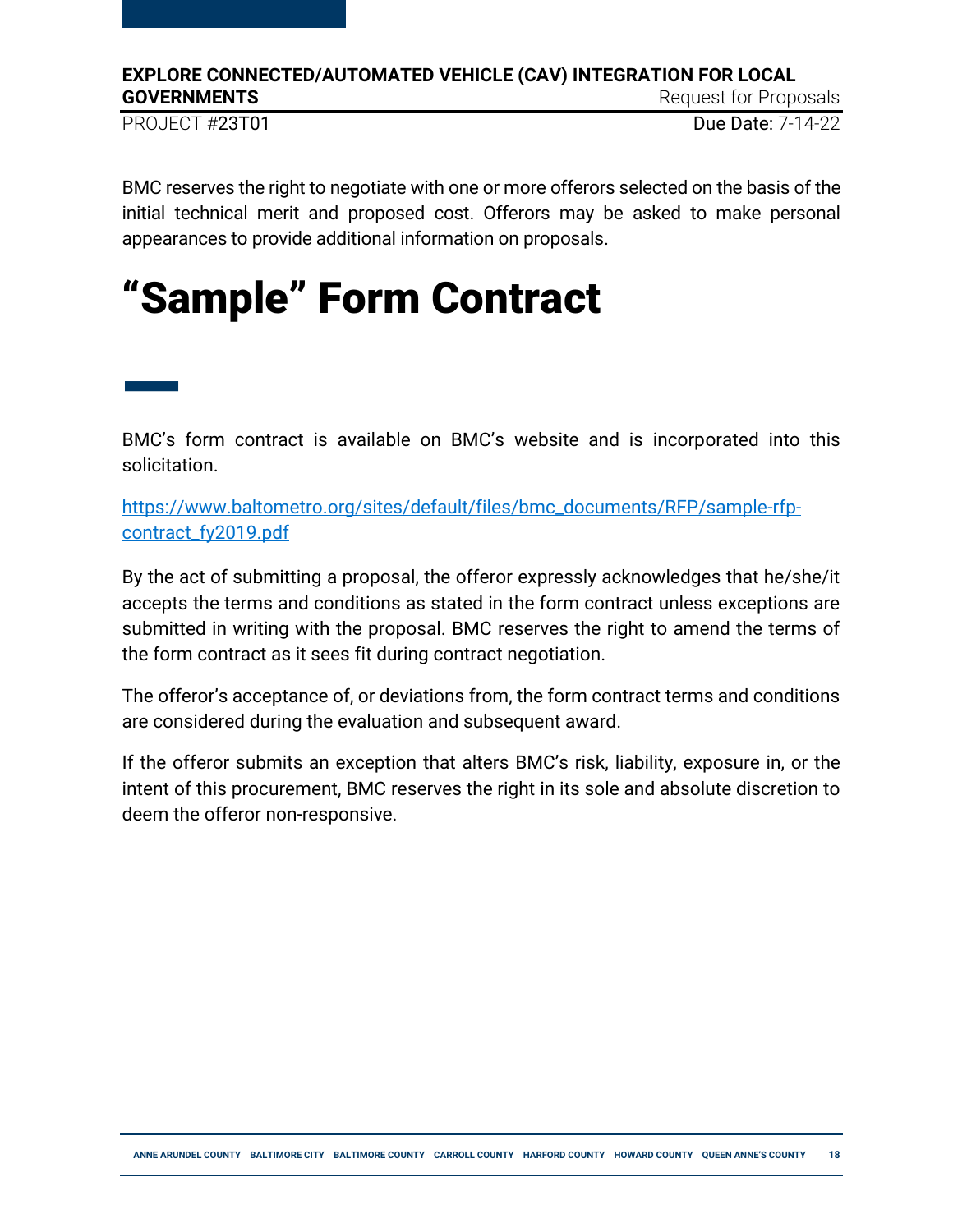—

PROJECT #23T01 Due Date: 7-14-22

# <span id="page-18-0"></span>**Confidentiality**

— Offerors must specifically identify any portions of their proposals deemed to contain confidential information, proprietary information or trade secrets. Those portions must be readily separable from the balance of the proposal. Such designations will not be conclusive, and offerors may be required to justify why such material should not, upon written request, be disclosed by BMC under the Public Information Act, State Government Article, Title 10, Sub-Title 6, of the Annotated Code of Maryland, as amended. BMC may disclose such information if required by law, court order or subpoena.

# <span id="page-18-1"></span>Maryland Registration / Qualification Requirements

BMC requires vendors to register or qualify to do business with Maryland Department of Assessments and Taxation (SDAT) in accordance with the Annotated Code of Maryland, Corporations and Associations Article: §2-102 Formation generally, §7-202 Registration to do interstate and foreign\* business, and/or §7-203 Qualification to do intrastate business.

For information on registering or qualifying a corporation, LLC, LLP or LP, call SDAT at 410-767-1340. Sole Proprietors and General Partnerships should call 410-767-4991 or you may download the SDAT forms at <http://www.dat.state.md.us/Pages/sdatforms.aspx>

The successful offeror may be required to submit a Good Standing Certificate (also known as "Certificate of Status") issued by SDAT within 10 days of being notified of potential award.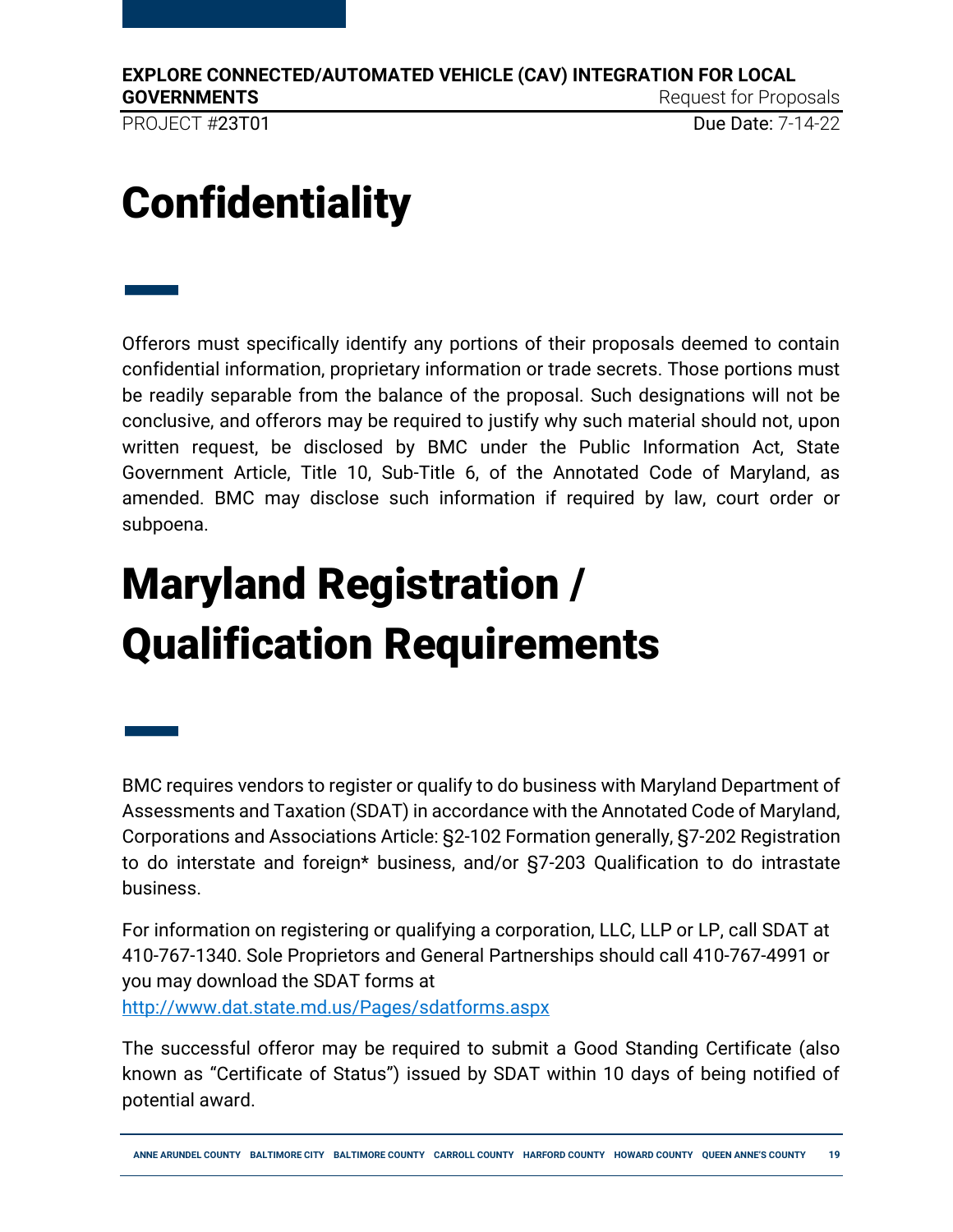PROJECT #23T01 Due Date: 7-14-22

(\*Note: "a corporation, association, or joint-stock company organized under the laws of the United States, another state of the United States, a territory, possession, or district of the United States, or a foreign country," Md. Code Ann., Corporations & Associations, §1-101.)

# <span id="page-19-0"></span>Mandatory Statements

# — **Public Information Act Notice**

Offerors should give specific attention to the identification of those portions of their proposals they deem to be confidential, proprietary information or trade secrets and provide any justification why such materials, upon request, should not be disclosed.

### **Disadvantaged Business Enterprise Notice**

Disadvantaged business enterprises (DBEs) are encouraged to respond to this solicitation. It is the intent of BMC that certified minority business enterprises and subcontractors be given the opportunity to submit proposals to this RFP and will not be subject to discrimination on the basis of race, color, sex, or national origin in consideration for an award.

All selected contractors will be required to abide by the DBE Program of the Baltimore Regional Transportation Board (BRTB). The DBE Program may be found on BMC's website.

### **Disadvantaged Business Enterprise Subcontract Participation Goal**

The Baltimore Metropolitan Council hereby notifies all offerors that in regard to any contracts entered into pursuant to this advertisement, MBEs and WBEs will be afforded full opportunity to submit expressions of interest in response to this notice and will not be subject to discrimination on the basis of race, color, sex or national origin, in consideration for an award.

It is the goal of BMC that certified businesses participate in all competitively bid federalaid contracts. A DBE subcontract participation goal of **26.2 percent** of the total contract amount has been established for this procurement. Prime contractors holding a DBE certification will be awarded full (100 percent) credit for the DBE goal. Offerors must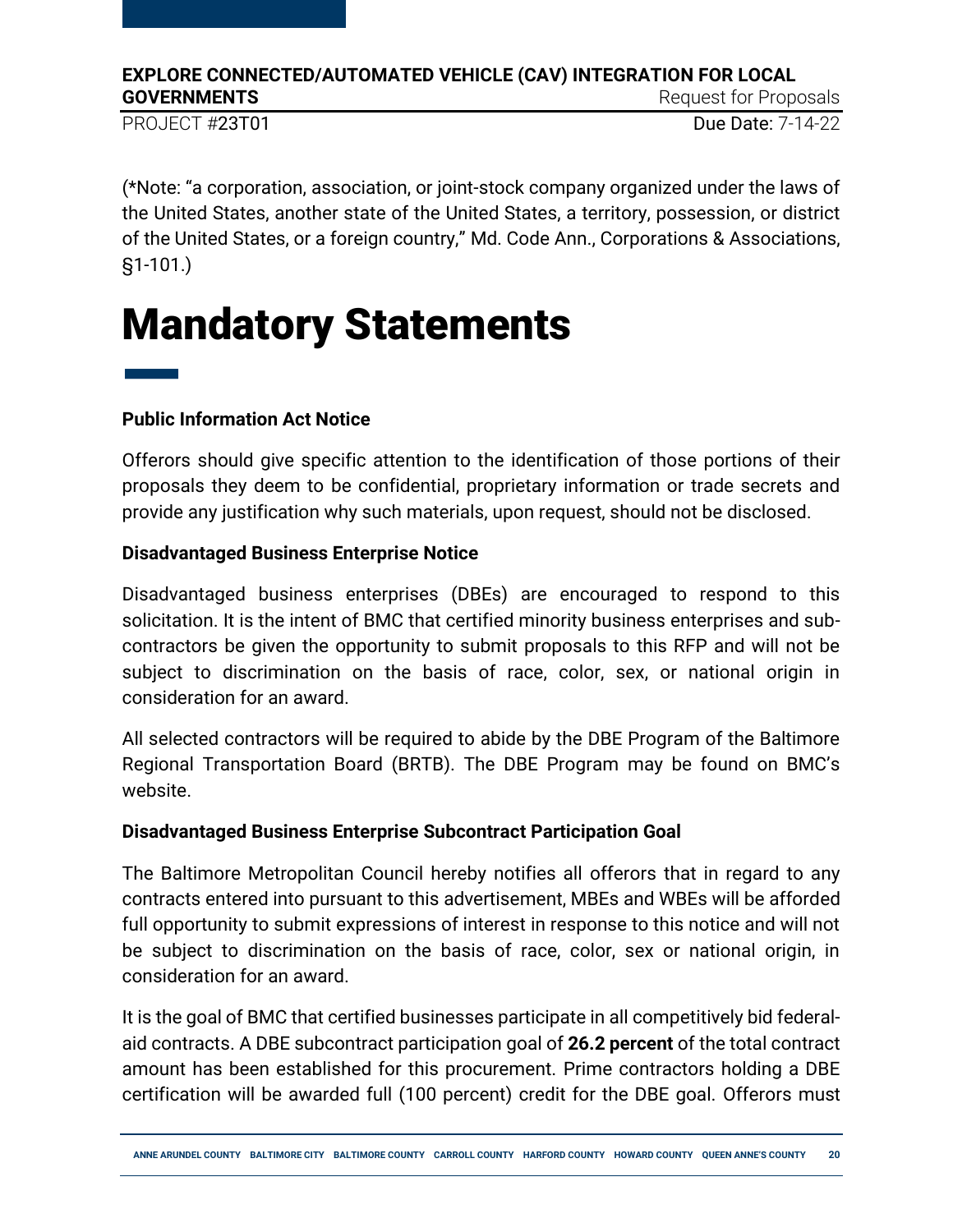PROJECT #23T01 Due Date: 7-14-22

make a good faith effort to meet this goal in order to receive appropriate consideration. The offeror can demonstrate that it has made a good faith effort by meeting the goal or by documenting good faith efforts to do so in its proposal. Determination of good faith efforts will be made at the discretion of appropriate BMC staff. All offers submitted in response to this RFP must include a statement specifying the Maryland Department of Transportation (MDOT) has certified the DBE or DBEs utilized to meet this requirement. If the DBE has not been certified by MDOT but has been certified by other state transportation agencies receiving federal funding, the name of the agency should be included in the proposal. BMC reserves the option to accept this certification in lieu of MDOT certification.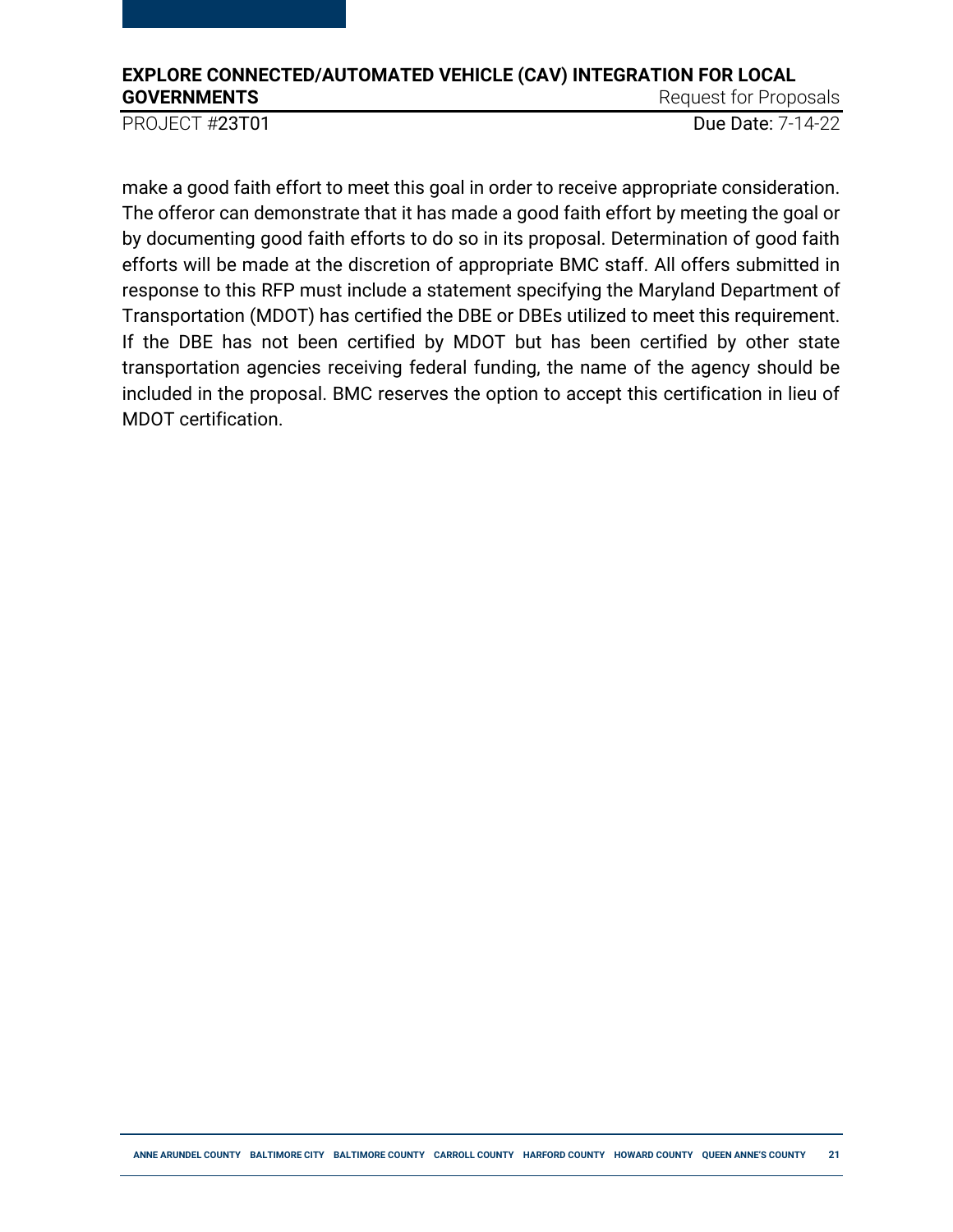PROJECT #23T01 Due Date: 7-14-22

# <span id="page-21-0"></span>Proposal Affidavit

### **A. (ANTI-BRIBERY AFFIRMATION). I HEREBY CERTIFY THAT**

(1) I am the (title) and the duly authorized representative of (offeror) and that I possess the legal authority to make this Affidavit on behalf of myself and the offeror for which I am acting.

(2) Except as described in paragraph 3 below, neither I, nor to the best of my knowledge, information, and belief, the above offeror, nor any of its officers, directors, or partners, nor any of its employees directly involved in obtaining contracts with the State or any county, bi-county, multicounty agency or subdivision of the State has been convicted of, or has pleaded nolo contendere to a charge of, or has during the course of an official investigation or other proceeding, admitted in writing or under oath acts or omissions committed after July 1, 1977, which constitute bribery, attempted bribery, or conspiracy to bribe under the provisions of Article 27 of the Annotated Code of Maryland or under the laws of any state or federal government.

(3) State "none" or, as appropriate, list any conviction, plea or admission described in paragraph 2 above, with the date; court official, or administrative body; and the sentence or disposition, if any:

(4) **I ACKNOWLEDGE THAT** this Affidavit is to be furnished to the Procurement Officer, and may be furnished to the Attorney General pursuant to Sections 16-201, et seq., of the State Finance and Procurement Article of the Annotated Code of Maryland. I acknowledge that if the representations set forth in this Affidavit are not true and correct, the Council may terminate any contract awarded and take any other appropriate action.

**B. (NON-COLLUSION AFFIRMATION). I HEREBY FURTHER AFFIRM** THAT neither I nor, to the best of my knowledge, information and belief, the above firm nor any of its other representatives I here represent have:

(1) Agreed, conspired, connived or colluded to produce a deceptive show of competition in the compilation of the bid or offer being submitted herewith;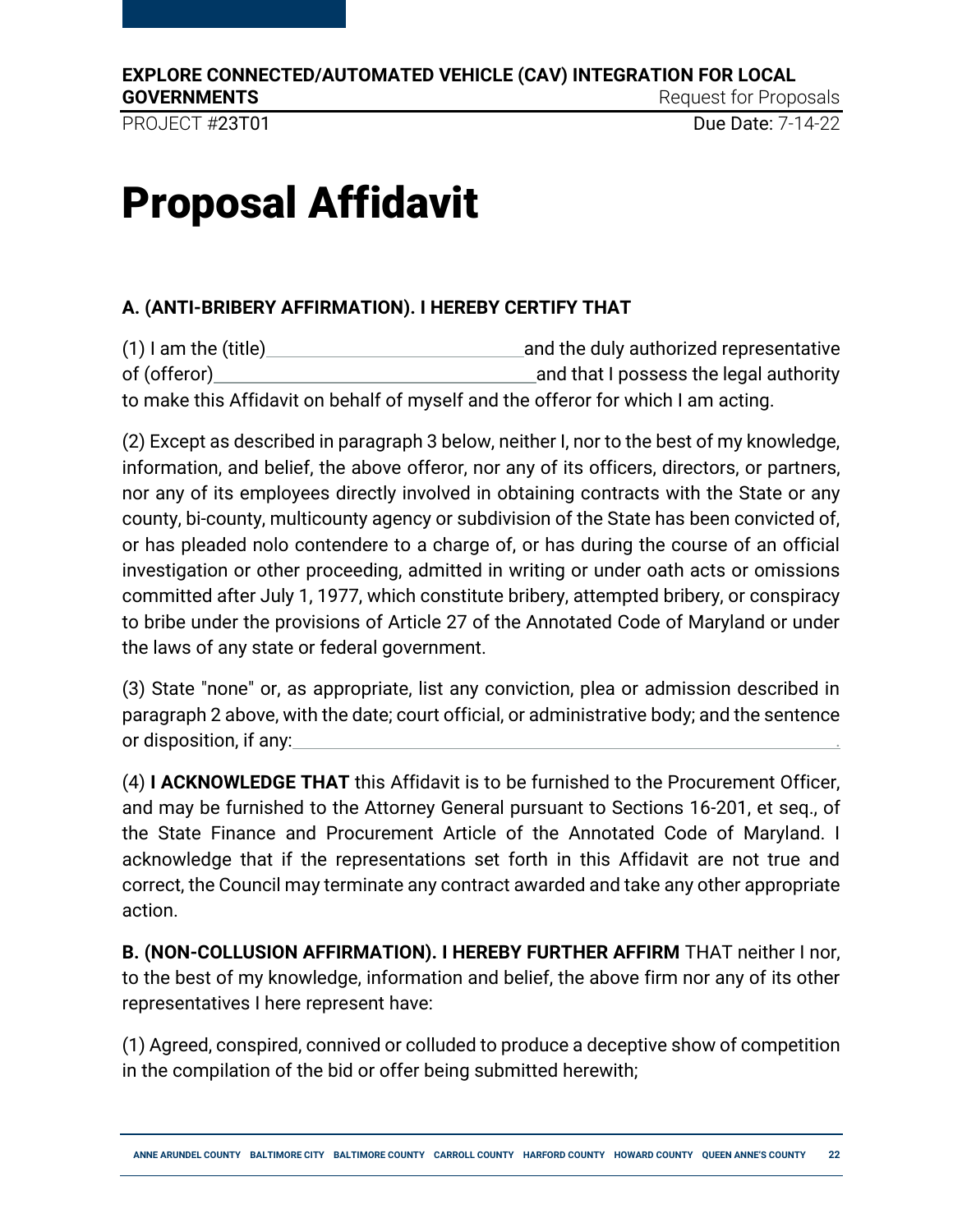PROJECT #23T01 Due Date: 7-14-22

(2) In any manner, directly, or indirectly, entered into any agreement, participated in any collusion to fix the bid price or price proposal of the offeror herein or any competitor, or otherwise taken any action in restraint of free competitive bidding in connection with the contract for which the within bid or offer is submitted.

### **C. (PROCUREMENT AFFIRMATION). I HEREBY FURTHER AFFIRM THAT**

(1) Neither the above business nor, to the best of my knowledge, information, and belief, any officer, controlling stockholders, partner, principal, or other person substantially involved in the contracting activities of the business has in the past five (5) years: (a) been convicted under state or federal statute of a criminal offense incident to obtaining or attempting to obtain or performing a public or private contract, fraud, embezzlement, theft, forgery, falsification or destruction of records, or receiving stolen property; (b) been found civilly liable under state or federal antitrust statutes for acts or omissions in connection with the submission of bids or proposals for a public or private contract; (c) been convicted of any violation of a state or federal antitrust statute; (d) been convicted under the provisions of Title 18 of the United States Code for violation of the Racketeer Influenced and Corrupt Organizations Act, 18 USC Section 1961 et seq.; or (e) the Mail Fraud Act, 18 USC Section 1341 et seq., for acts arising out of the submissions that would constitute grounds for conviction or liability under any statute described above. Also, the undersigned offeror was not founded or established or is not operated in a manner designed to evade the application or defeat the purpose of the Debarment Regulations, COMAR 21.08; is not currently suspended or debarred pursuant to COMAR 21.08 or by the action of any other public entity; and is not a successor, assignee, subsidiary, or affiliate of a suspended or debarred business.

(2) (a) If the affirmation described in subsection (1) cannot be given and debarment proceedings have not been instituted against the business pursuant to COMAR 21.08, indicate the reasons why the affirmation cannot be given, including any conviction or admission described in subsection (1), above, with the date, court and sentence or disposition, if any; the name(s) of the person(s) involved, and their current positions and responsibilities with the business; the activity specified in COMAR 21.08 in which each person was involved; and the details of the person's participation in the activity, including the name(s) of an entity involved and the person's positions and responsibilities with the entity. (Attach additional sheets as necessary.)